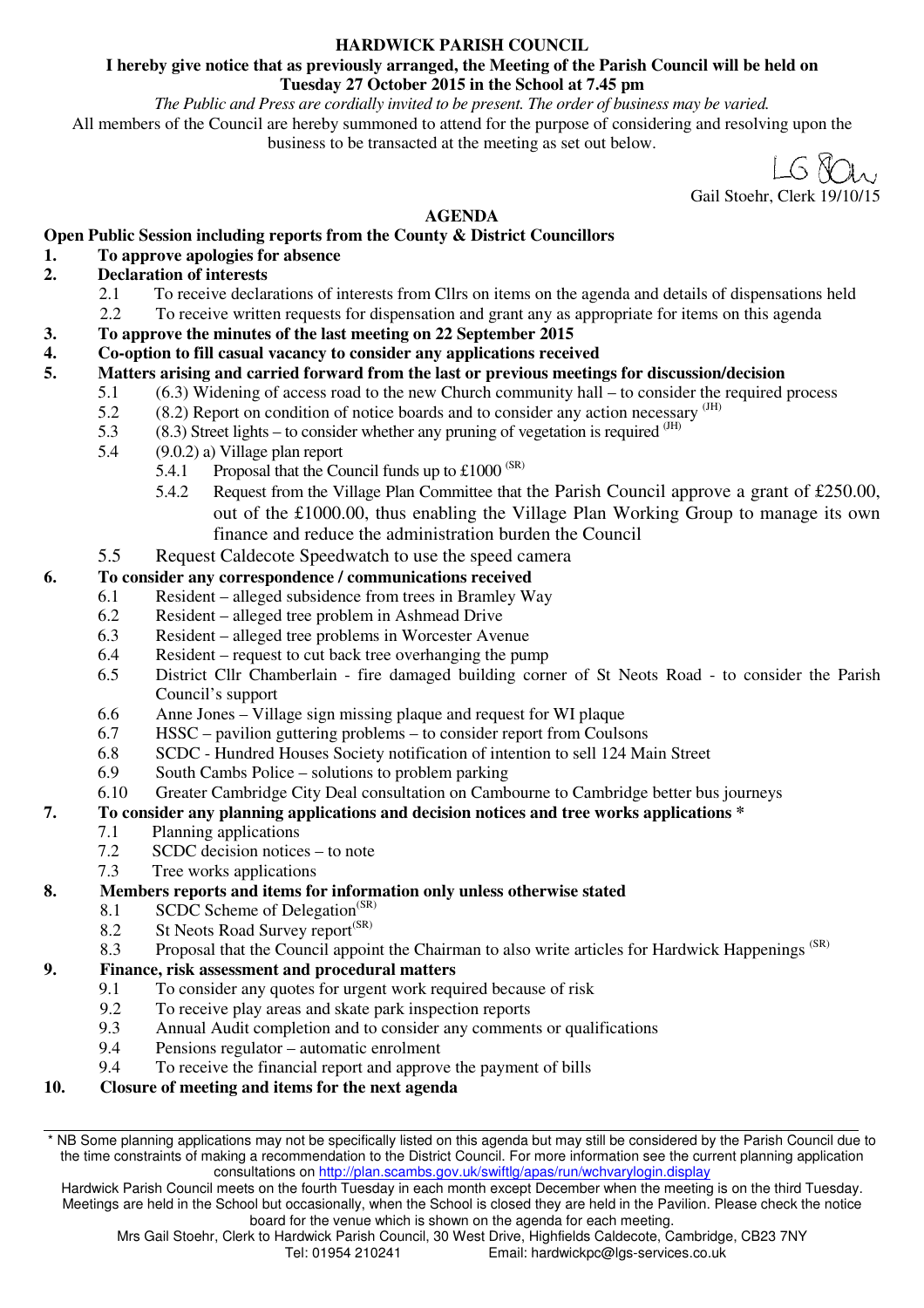#### **CLERK REPORT TO HARDWICK PARISH COUNCIL MEETING ON 27 OCTOBER 2015**

- 1. Apologies for absence Cllr Humphries (reason given to the Clerk)
- 2. Declaration of interests –members should declare their interests state why they have an interest, the type of interest held and if they have a dispensation state this and the extent of their dispensation ie to either speak or speak and vote.
- 3. To approve the minutes of the last meeting on 22 September 2015 attached.
- 4. Co-option to fill casual vacancy applications attached. Any late applications will be brought to the meeting.
- 5.1 (6.3)Widening of access road to the new Church community hall to consider what steps are required Please refer to the paper on disposal of land in the last meeting papers (legal topic note entitled "Disposal and Appropriation of land by local councils").
	- Land Registry title deeds show that the access road is Chivers Land.

NALC have advised –

"The first point I would make concerns the status of the land. It is not clear if the land is registered village green. From the clerk's email I am working on the basis that the Council would be disposing of the land in question to the church. The clerk refers to LTN 45 and is aware of the advertising requirements for disposals of village green and I will not repeat them.

S.16 (1) of the Commons Act 2006 provides that the owner of any registered village green may apply to the Secretary of State for the land ("the release

land") to cease to be so registered. Subsection (2) provides that if the release land is more than 200 square metres in area the application must include a proposal under subsection (3), that is, a proposal that land specified in the application ("replacement land") be registered as village green in place of the release land. If the release land is not more than 200 square metres in area, the application may include a proposal under subsection (3). I understand that the latter applies. This will be relevant if the land is registered village green.

I advise generally that s.128 of the Local Government Act 1972 Act allows the Secretary of State to make a general consent in respect of certain land transactions by local authorities. This has been made in the form of the Local Government Act 1972 General Disposal Consent (England) 2003 and allows local authorities to dispose of properties at an undervalue where:

a. the local authority considers that the purpose for which the

land is to be disposed is likely to contribute to the achievement of any one or more of the following objects in respect of the whole or any part of its area, or of all or any persons resident or present in its area;

i the promotion or improvement of economic well-being;

- ii the promotion or improvement of social well-being;
- iii the promotion or improvement of environmental well-being;

and

b. the difference between the unrestricted value of the land to be disposed of and the consideration for the disposal does not exceed £2,000,000 (two million pounds).'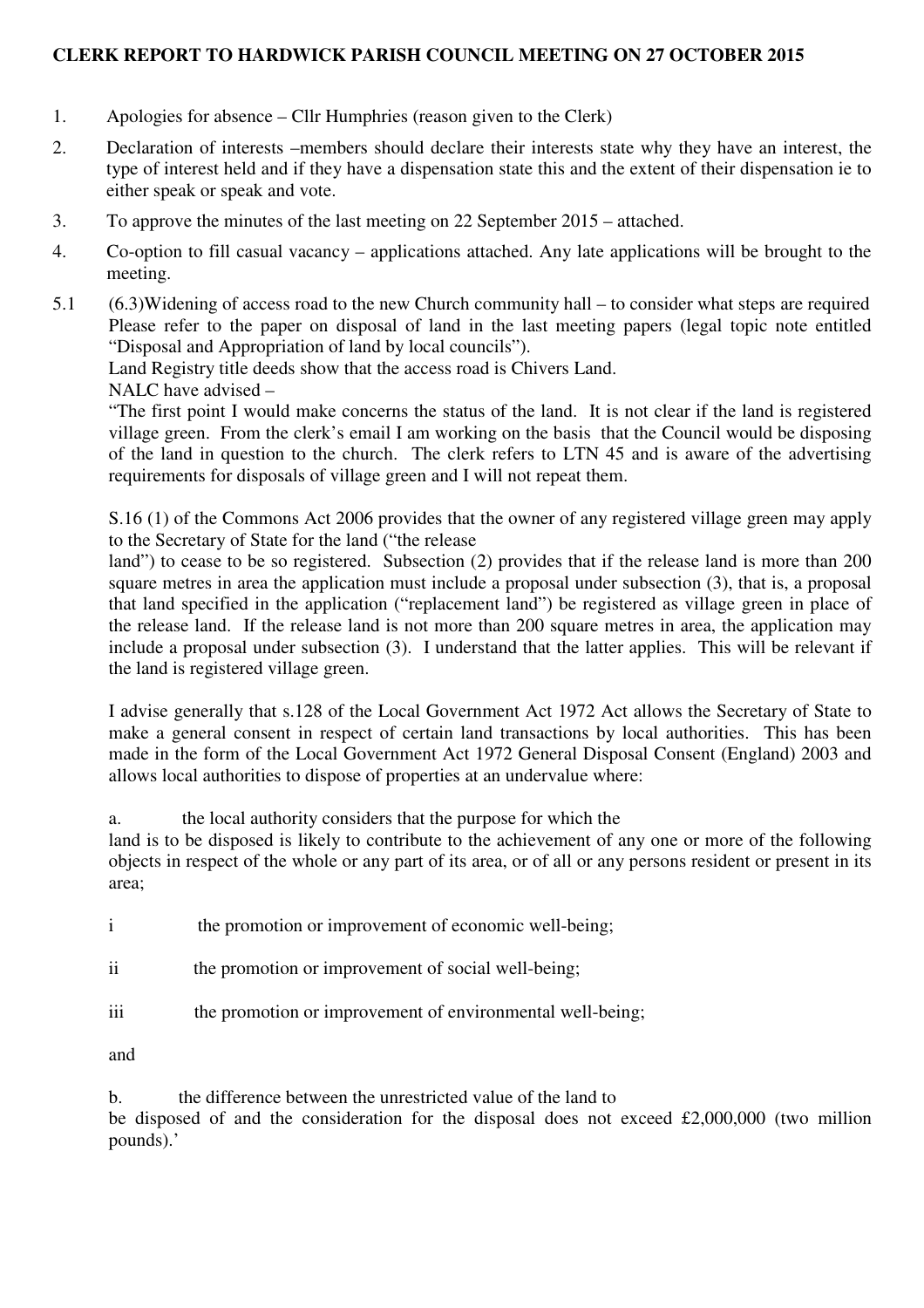This is a matter for the Council and I cannot say whether the General Disposal Consent is applicable. In my view disposing of even a small amount of land is a disposal and the Council should seek a valuation before proceeding and not just gift the land to the church.

I do not think easements are relevant because the Council would be disposing of land not granting a right of way over it. Jane Moore Solicitor"

#### 5.4 (9.0.2) Village plan report

#### **Hardwick Village Plan Working Group – Interim Report, September 2015**

The Working group was established following the Parish Council meeting on  $25<sup>th</sup>$  August 2015.

At the time of formation, three independent residents and two Parish Councillors expressed an initial interest in developing a village plan.

The formation of the Village Plan working group was publicised by a posting on the closed Hardwick Village page on facebook. At the same time, a Village Plan website www.hardwickplan.uk was launched.

Twelve facebook users signified that they 'liked' the announcement. Using the website, one resident subsequently submitted a contribution for consideration during the planning process and two further residents emailed to express an interest in joining the working group.

The working group mounted a display at the St Neots Rd drop-in event on  $3<sup>rd</sup>$  September which stimulated significant interest. Following this event, further residents have expressed an interest in joining the working group and/or provided contact details to participate in further surveys and consultative activities.

Eight volunteers have attended one of the two evening meetings that have been held by volunteers since the working group was formed.

At the time of writing, a total of eighteen residents have indicated a willingness to join the volunteer group.

In the last week (Google Analytics was enabled on the Village Plan website on  $13<sup>th</sup>$  September), the website has received 34 hits from 26 distinct users, 6 of which were from mobile devices.

The next major milestone on our journey is a public meeting is scheduled for the evening of Tuesday 13th October in the hall at Hardwick CPS.

Planning for the public meeting is still in progress, however, present thinking is for four distinct activities:

1. An introduction with several speakers.

2. An interactive session in which members of the community will have an opportunity to contribute their ideas concerning the current strengths & weaknesses of Hardwick.

- 3. Election of a steering Committee.
- 4. Summary and closing remarks.

We are also hoping to have some static displays to set the scene and to stimulate thought and discussion during and after the event.

Clare Gibbons from SCDC has been asked for support both by delivering some materials for the event and a brief introduction to Community led planning (i.e. a slimmed down summary of her HPC presentation).

The District Councillor for Hardwick has also been invited to attend the event and to speak in support of the Village planning process.

#### **Funding**

Although the development of the Village Plan will be Community led, there are however, costs associated with organising community consultation events, printing materials, stationery, etc. for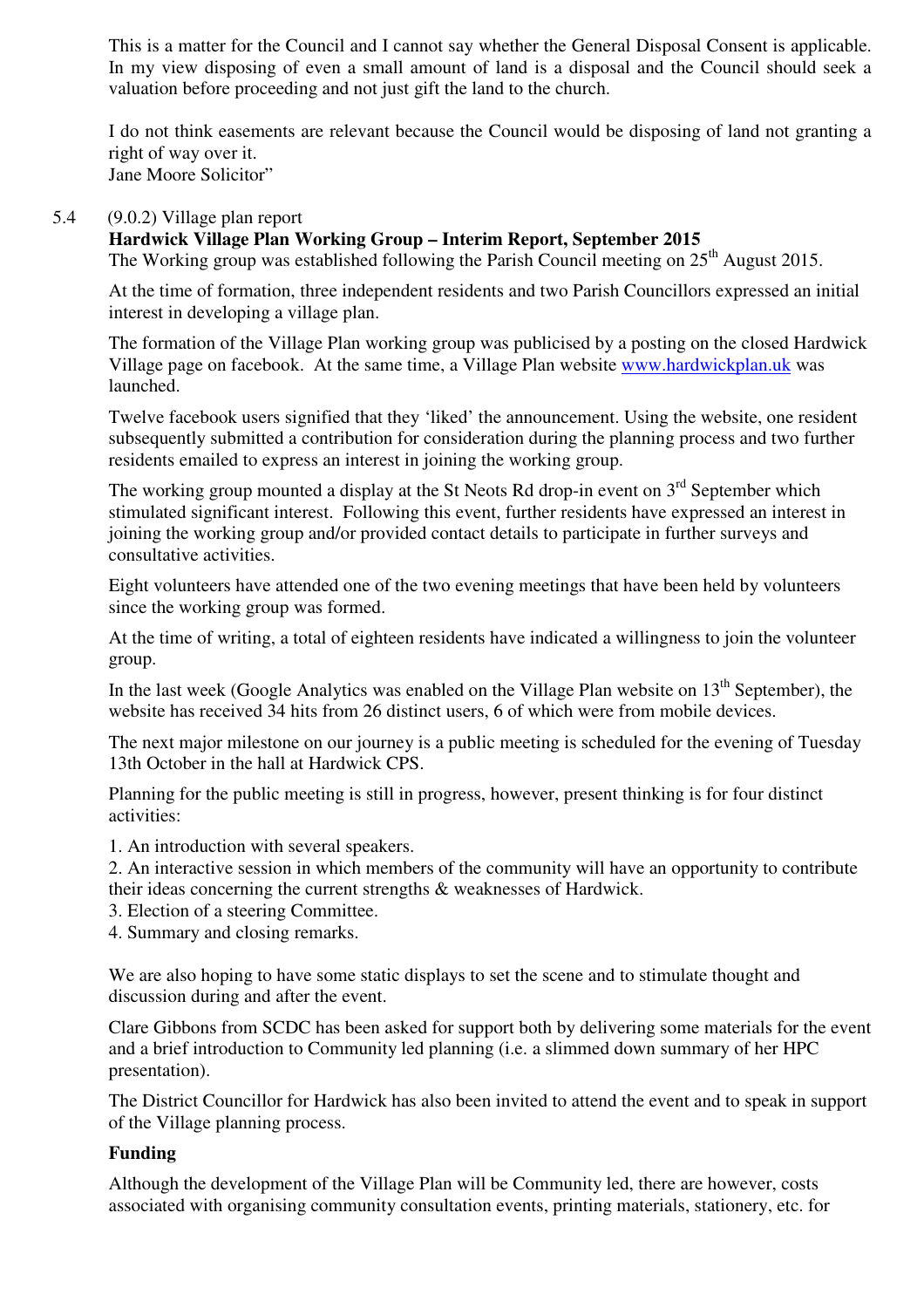which there is currently no budgetary cover. Other village plans have typically incurred costs in the region of £4k to £5k overall.

Given the nature of the plan development process and the benefits of securing participation from as much of the village as possible, it is felt that that it would be inappropriate and counter-productive to ask Village Plan volunteers to undertake the traditional fund-raising activities of jumble-sales, coffee mornings, etc. Instead, the focus should be on the process of encouraging contribution, participation and securing outcomes. This is not to preclude some limited fund-raising based on applying for sponsorship from local businesses, grant-applications, etc.

In terms of funding, items of expenditure that have been identified to date are:-

- Room hire for events,
- Stationery, refreshments and misc. expenses to support events, meetings, etc.
- Printing/reproduction costs for surveys, flyers, etc.
- Prizes for Competitions in support of Village Plan 'Marketing' and surveying.
- 'IT' costs such as domain registration and hosting, Skype, Drop-box, Survey Monkey.
- Report finalisation and printing.

As indicated above, the typical costs for Village Plan preparation are in the order of £4k to £5k. It may be possible to secure a proportion of the necessary funding through sponsorship and grant application. However, the Parish Council is asked to provide support to the working group by directly funding bookings of rooms for meetings and events and by providing initial seedcorn funding of £1k to allow the consultation and planning process to get underway.

## **Bottom Line**

**Since the last Parish Council meeting, the volunteer base has grown to eighteen.** 

**There is now an established on-line presence.** 

**An article about the Village Plan, publicising the Public Meeting will be published in the October edition of Hardwick Happenings.** 

**The typical costs for Village Plan preparation are in the order of £4k to £5k.** 

**It may be possible to secure a proportion of the necessary funding through sponsorship and grant application.** 

**The Parish Council is asked to provide support to the working group by directly funding bookings of rooms for meetings and events and by providing initial seedcorn funding of £1k to allow the consultation and planning process to get underway."** 

5.4.1 Proposal that the Council funds up to  $\text{\pounds}1000^{\text{(SR)}}$ 

The Clerk reports that she has delegated power to spend on small items and the room hire for the Village Plan was £5.00. The Council had previously agreed to pay for room hire. At the last meeting I was however just checking that the Parish Council was also amenable to fund the imminent room hire requirement. Spending of £1000 for the Village Plan needs to be an agenda item so it is included on this agenda.

Request from the Village Plan Committee that the Parish Council approve a grant of £250.00, out of the £1000.00, thus enabling the Village Plan Working Group to manage its own finance and reduce the administration burden the Council

Malcolm farmer Treasurer writes *[() added by the Clerk]*

"The committee was formally elected at the Village Plan Meeting on Tuesday 13 October 2015. It would be helpful if the Parish Council could approve a grant of £250.00, out of the £1000.00 already approved, thus enabling the Village Plan Working Group to manage its own finance and reduce the administration burden yourself.

On behalf of the working group I have submitted receipts for (Martin Cassey for stationery from Staples) £183.72, (Betty Grimes for flyers) £36.00, (Betty Grimes for 2x cups of coffee and a cup of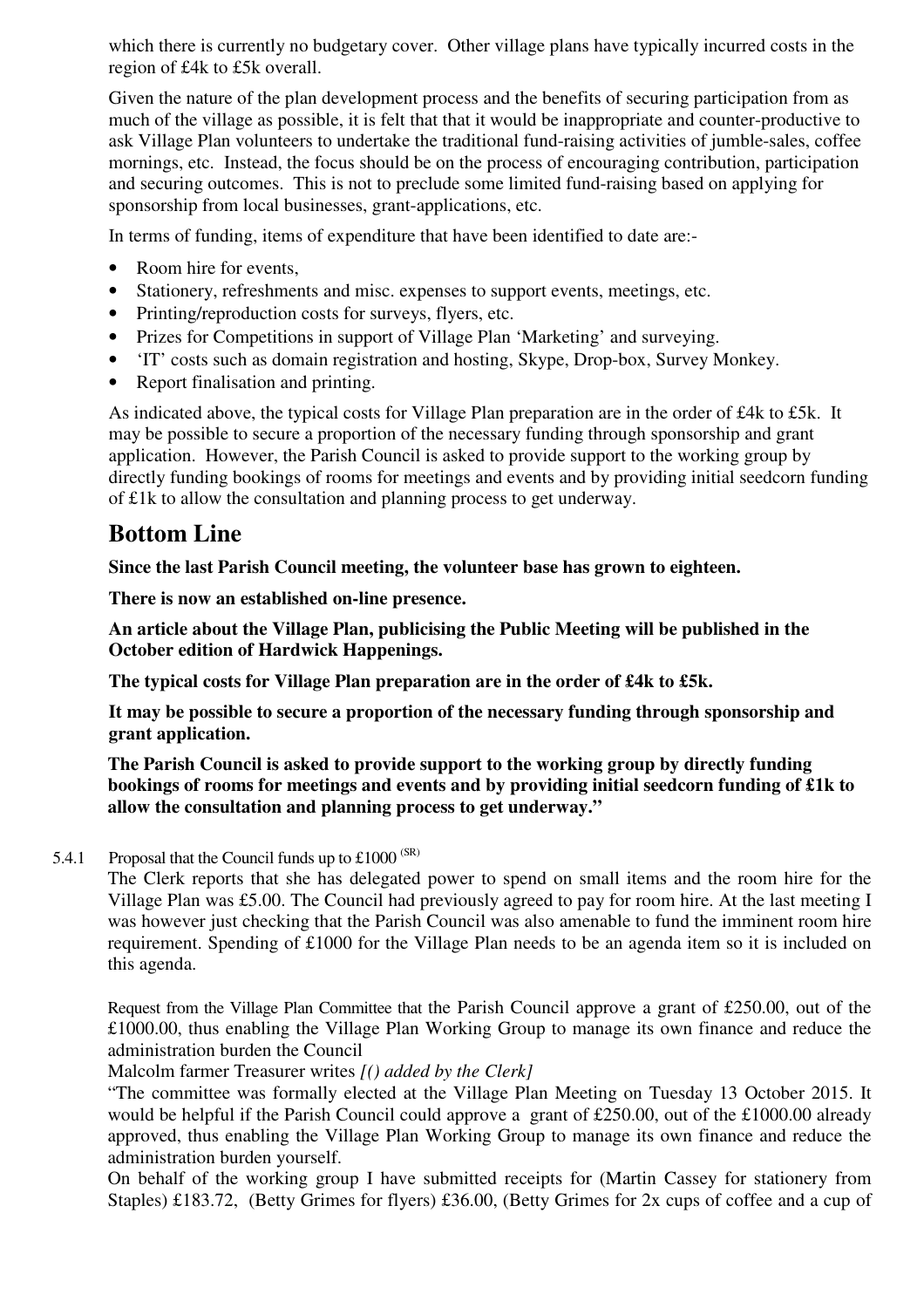hot chocolate for Betty Grimes, Martin Cassey and Simon Crocker)£6.90, (Anne Jones for refreshments) £53 04 totalling £279.68."

#### 5.5 Request Caldecote Speedwatch to use the speed camera

Caldecote Parish council has agreed to consider funding £500 in its next budget. In the meantime Caldecote Speedwatch has asked if it may borrow the speed camera.

Other to for info only:

(9.1.1) Alarm Maintenance report on CCTV

 Alarm Maintenance say "The works are for repairs required at this time. Regretfully we cannot guarantee that any other parts of the system, some of which are quite aged, will not fail. Inevitably there will be some further costs at some stage in the future, what we don't know is when."

#### 6. Correspondence

Tree group report on the tree items - Cllr Humphries writes:

"Tony and I went to visit both sites in Hardwick on Saturday and have the following recommendations:

**15 Ashmead Drive** – The resident asked for the overhanging bushes to be trimmed back from the woodland area into her front garden and for the tree overhanging her extension to be cut back. Firstly the overhanging tree can be cut back by her to the boundary but the PC cannot pay for every overhanging branch to be removed. The 2 story extension is now nearer the woodland area and so nearer the tree.

The hedge in her front garden has a mixture of foliage from the woodland area and growth from her property. We would like to get advice from a tree surgeon because if we cut it right back to the boundary from her garden it will really look 'skeletal' and leave her outlook open through to the woodland area. We could reduce the height to 6ft all along but the result would be the same. Could you please write to her and ask her which of these options she would like and the view of the hedge might affect her neighbours too. Could we ask Acacia to suggest a solution please?

**9 Worcester Ave** - The trees are only really overgrown shrubs and Tony and I felt that they weren't all that close to the property. She lives right next to a fenced compound owned by Anglian Water which has a dew pond in it. I suggest she approaches AW as this seems a possible cause. I have a photo to support our reasons."

6.1 Resident – alleged subsidence from trees in Bramley Way

The report has been received from Acacia Tree Services who write:

Further to Cliff's meeting with Tony Gill, I have pleasure in attaching Cliff's brief notes to be used as bullet list / guidance for discussion with a structural engineer in order to establish if the trees have caused the movement to this property. The lack of external cracking would suggest other factors, which a structural engineer would be more qualified to comment on. We use Andrew Firebrace in Swaffham Prior, if that helps.

I do re iterate that our Condition and Hazard surveys relate to hazards from a health and safety view point with regards to the public use of these amenity trees, rather than specific cases in relation to property. Once results have been obtained from the structural engineer, we can then comment on remedial action if required.

I hope this is of some assistance to you. Kind regards, Karen Karen Cole Office Manager Acacia Tree Surgery Ltd

Report below:

Summary of site meeting with Tree Warden (Tony Gill) on 7 October 2015 regarding alledged tree damage to 33 Bramley Way, Hardwick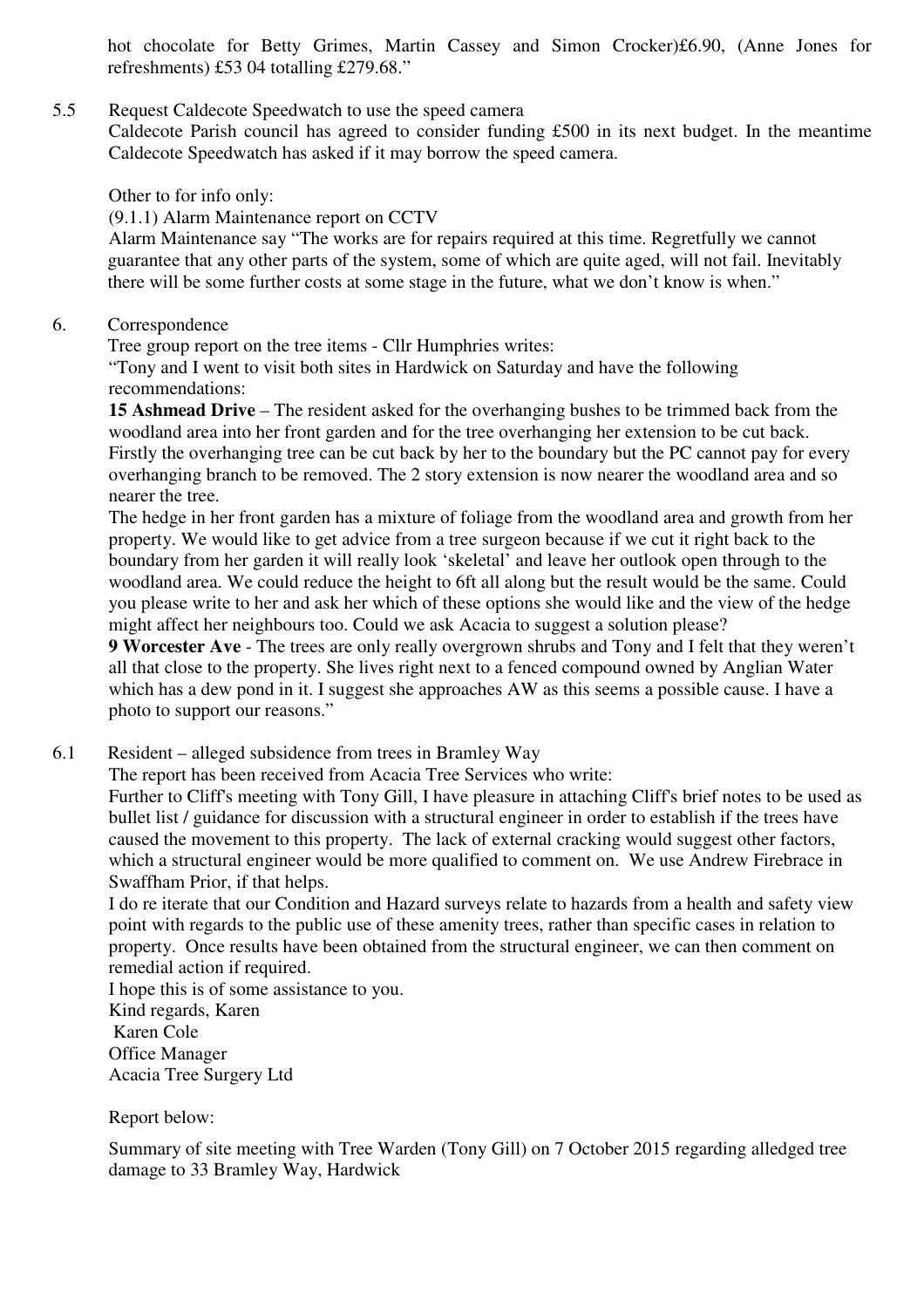The house appears to have been extended possibly mid 1990s.

The structural engineers report indicates cracking to the interior only, and concludes the likely cause is rotation due to vegetation induced soil desiccation, and states there is no visible cracking to the exterior. I did not investigate for evidence of cracking, so assume there is none.

It is usual for exterior cracking to be evident when rotation towards vegetation is occurring with internal cracking replicating the external cracking.

It appears no form of monitoring has taken place; no trial pit holes were evident on the grassed area to the side of the property. I did not look over the boundary wall to see if any trial pits had been excavated within the garden, in the absence of exterior cracking no crack monitoring would have been necessary.

The Silver Maples that are within 7ms of the extension of the house are regarded by the National House Building Council, Building near Trees chapter 4.2 as moderate water demand species, as are the adjacent Hornbeams and Silver Birch. The soil type in the area is gault clay, highly shrinkable. The extension to the existing house will have been built to building regulation standards which should have accounted for adjacent trees/vegetation to reach maturity, foundation depth and design to a satisfactory standard.

I have no record of when cracking was first reported, however I assume it was this year as the structural report was dated August 2015. The last  $2 - 3$  years have not seen drought conditions or prolonged periods of extreme heat, therefore soil desiccation has not been a major issue.

The Silver Maple is not a suitable tree in close proximity to building due to the fact they are a broad spreading variety, and produce prolific re- growth when pruned back. This of course is an issue that has been exacerbated as the extension has now placed the tree in closer proximity. This is not the fault of the house owners, but that of the planners that allowed consent to be given.

In conclusion the long term retention of the two Silver Maples is questionable; the Hornbeams would benefit from the removal of these trees as they will suppress the slower growing trees. However, I assume a detailed structural investigation will take place of the foundation depths and will reflect the depth and design specified by Architect and inspected by the Local Authority Buildings Officer, and all other possibility of other causes are eliminated, for example temperature induced size changes, moisture induced size changes.

It is important that these investigations are carried out as all the houses in Hardwick are bearing on to gault clay. It is usual to see seasonal soil movement, swelling in the winter and shrinking in the summer. In genuine cases tree removal or substantial crown reductions are inevitable but it is important that other possible causes are investigated to avoid the precedent of tree removal for any cracking evident becoming the normal reaction.

Cliff Freed ~ 12 October 2015 Acacia Tree Surgery

6.2 Resident – alleged tree problem in Ashmead Drive A resident writes: Further to my telephone conversation this morning, regarding the overgrown tree and the hedge at the front of the property. The property sides onto the wooded area between Ashmead and Sudeley.

The hedge at the front of the property was professionally trimmed about 10 years ago by the Parish Council tree contractors. Since then I have managed to trim the reachable branches, but the hedge is growing much higher and over growing into the garden and well into my boundary. There is also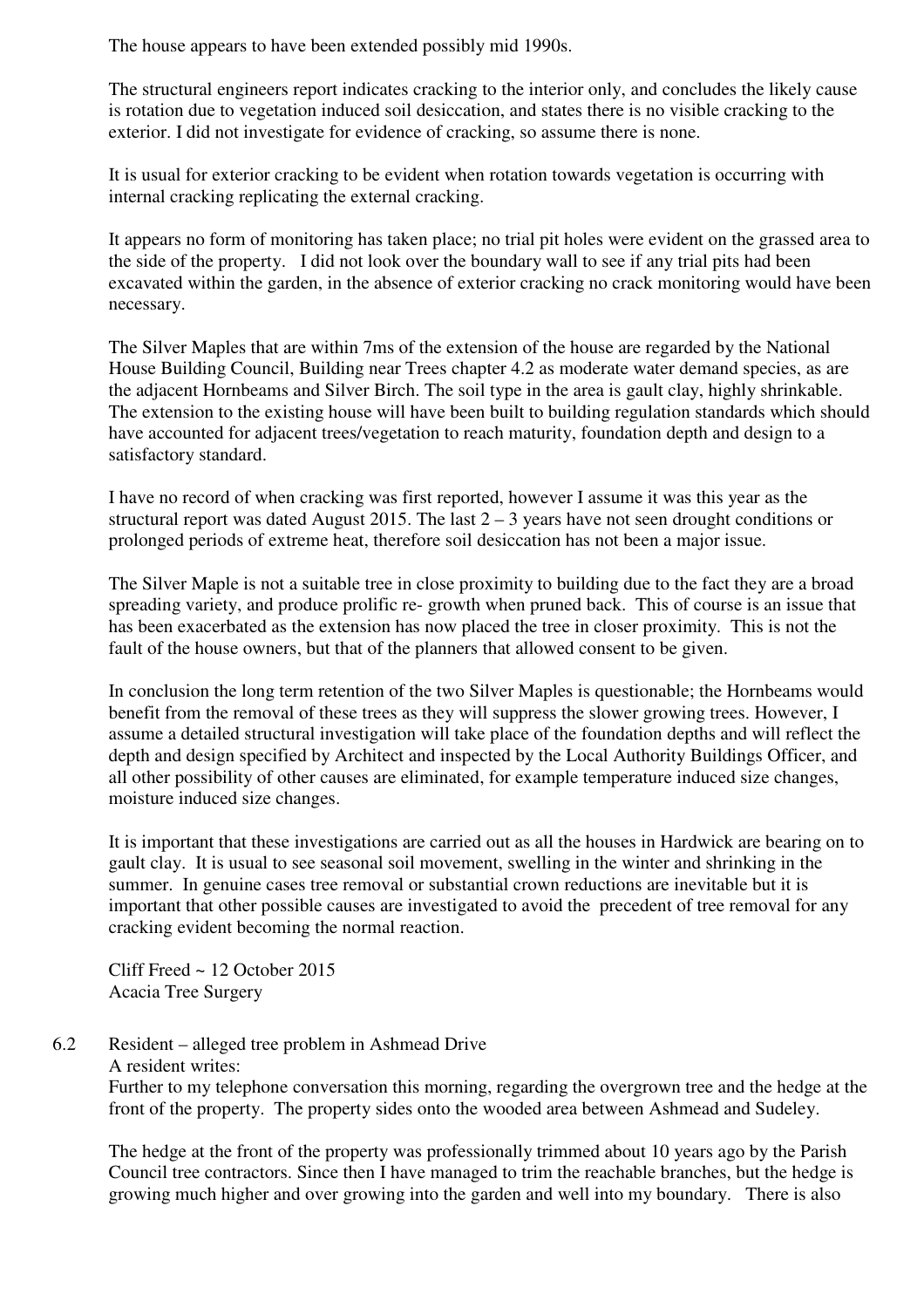one significant tree that is just at the side of my property and some of the branches are touching my house and it needs to be pruned or it will grow into the roof eaves.

As the tree and hedge originates from the woodland area and they have grown too large for me to manage, and as I have cut back for the last 10 years, I feel it is now for the Parish Council responsibility to have the hedge and the tree professionally cut down.

- 6.3 Resident alleged tree problems in Worcester Avenue I phoned you about trees in front and side of my house there seems to be an issue with them i have cracks appearing in the building i have lived in Hardwick for about nine months whe i brought the house in December 2014there was no cracks then i would if possible for some one to look at damage that is happening with thanks
- 6.4 Resident request to cut back tree overhanging the pump Would it please be possible for the large tree at the bottom of Pump Lane (overhanging the pump) to have some attention? It needs the lower branches taking out as when it rains it is very difficult to walk under without getting soaked. It also makes the area around the pump very dark.
- 6.5 District Cllr Chamberlain fire damaged building corner of St Neots Road to consider the Parish Council's support

Cllr Chamberlain writes:

We may have a breakthrough in dealing with the fire damaged building on the corner of St Neots Road and Cambridge Road as there is a possibility that SCDC may issue a notice requiring the owner to demolish the building himself or alternatively the Council may do so and take a financial charge over the property itself in order to recover the cost of any work undertaken when the property is sold. We need as much support as possible and I would be delighted if, in the first instance, the Parish Council will write in support of action to remove this dangerous eyesore. Letters should be sent to Alistair Funge, Planning Enforcement Officer at SCDC with a copy to Councillor Rob Turner, Chairman of the Planning Committee.

I will write to the Editor of Hardwick Happenings and request that a note be placed in the next edition requesting any concerned residents, hoping for many, also write expressing their views. If we keep the pressure up on the Enforcement Team then I am very hopeful that we may see this derelict and dangerous eyesore removed.

6.6 Anne Jones – Village sign missing plaque and request for WI plaque Anne Jones writes:

You may have noticed that the village sign has been removed.

I noticed some time ago that the post was rotten and many of the figures were broken, so contacted the Parish Council to suggest that it be repaired. After many months and much discussion at the Parish Council, it was agreed to go ahead and repair it. Tonio Callus, a carpenter from the village is undertaking the job and Jeff, my husband, is helping him this morning, as I write this email. He has also offered to repaint the figures on the sign too.

You may or may not be aware that the village sign was erected in 1989 to commemorate the 10th Anniversary of the formation of the Hardwick Community Association and was paid for jointly by the Parish Council, Community Association and the W.I. The brass plaque stating this has disappeared and should really be replaced. I am happy to follow this through, if the Parish Council wishes. This year the National Federation of Women's Institutes celebrates 100 years and we have taken part in many events throughout the year. We in Hardwick W.I. would like to celebrate this milestone too and were wondering whether we can attach something to the village sign to commemorate 100 years of the W.I.

I realise that your next meeting is October 27th so please can this be put on the agenda. Unfortunately, I am unable to make the meeting but I will try to send a representative on my behalf.

- 6.7 HSSC pavilion guttering problems to consider report from Coulsons The Clerk used her delegated powers to get a temporary fix of the gutter at the front of the pavilion by the door at a cost of £287.00 plus VAT. Coulsons' recommendation will be brought to the meeting.
- 6.8 SCDC Hundred Houses Society notification of intention to sell 124 Main Street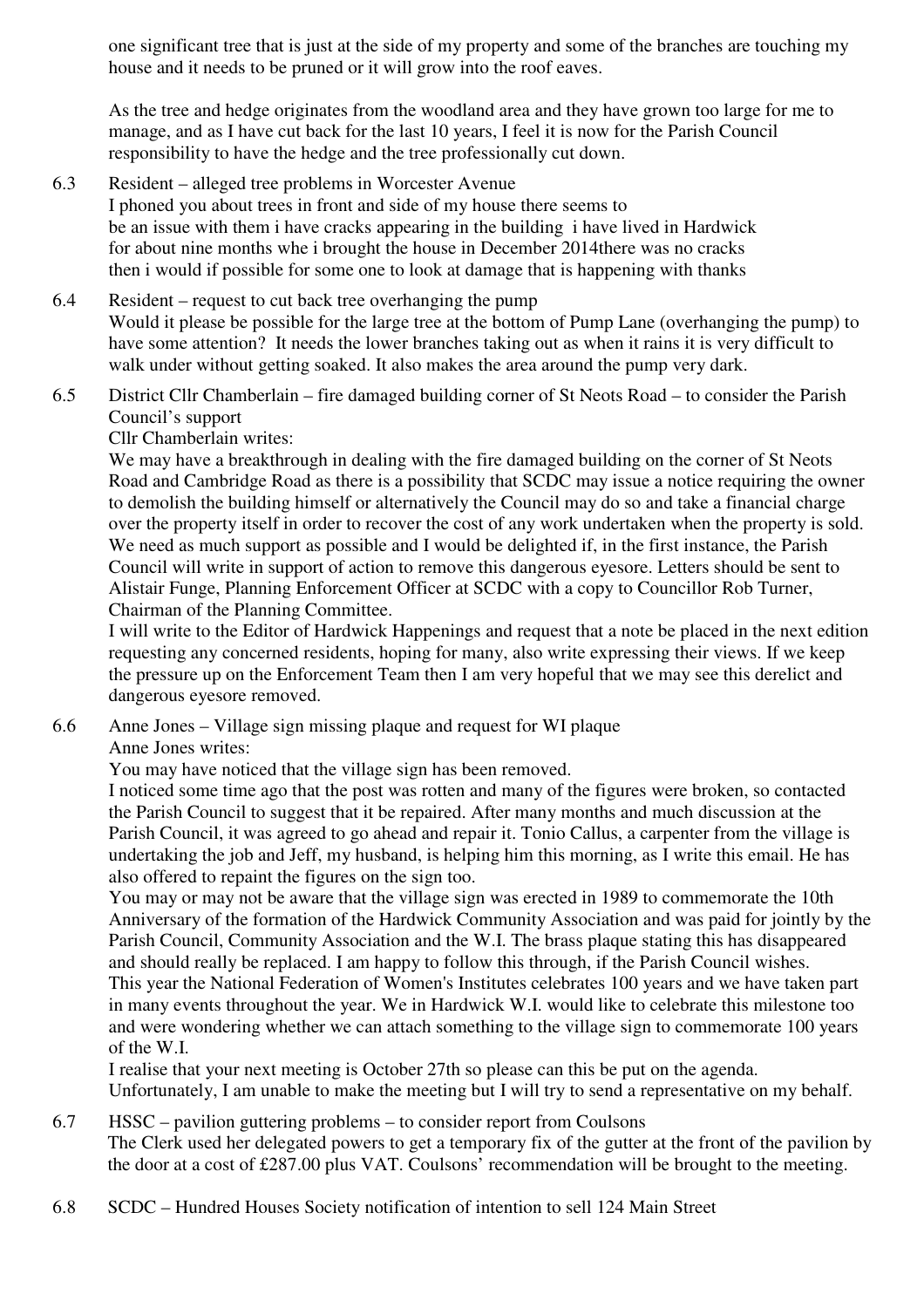We have been informed by Hundred Houses Society of their intention to sell 124 Main Street, Hardwick.

Housing Associations, as indeed the Council, have to maximise their assets and occasionally the sale of a property provides best value, i.e. the property may have high maintenance costs, difficult to let, etc.

With regards to the above property, this is a 3 bedroom semi detached house which was purchased off the shelf in 2005 to provide access via its back garden to build the scheme called Grace Crescent providing 28 new affordable homes. This scheme has now been built and Hundred Houses have concluded that there is no longer any sound economic argument for retaining the home within their asset portfolio. The principle reason for selling 124 Main Street is an economic one.

Although the Council wants to retain as much affordable housing in the District as possible, it realises that this has to be balanced with financial viability. As the property was originally bought solely for the purpose to enable the development of an affordable housing scheme and there is now an economic rationale for Hundred Houses Society to sell the property on, we would not have any objection to the sale.

I am therefore emailing you to inform you of this decision but if there are any special circumstances which you feel should be taken into account, please do let me know as soon as possible. Kind Regards.

#### Julie.

#### **Julie Fletcher** | Head of Housing Strategy

#### 6.9 South Cambs police – solutions to problem parking

#### Dear Parish Councillors

First of all let me begin by thanking you for attending our meetings to discuss the ongoing issues felt by your communities in relation to nuisance or inconsiderate parking. I do know there were a number that would have liked to have come but simply couldn't for a number of reasons.

The purpose of this email was to update those who couldn't attend and to remind those that did of what was said for further discussions in your meetings.

I recall that some of the parishes hadn't been represented at the Spring Policing PaneI meetings and were unaware of why it had become necessary to have an additional conversation about parking. At the panels Chief Inspector Sutherland gave an overview of where the Police felt we were in terms of reduced crimes in our neighbourhoods and the issues the Police faced in maintaining our focus with ever reducing resources. The Crime & Disorder Reduction Partnership 12 month priorities of protecting the vulnerable were explained as was how and why it was necessary to risk assess and prioritise how we would conduct our business over the next 12 months.

We took many questions from attendees and it's fair to say that there were several on issues of thoughtless and inconsiderate parking.

The Police position is clear. We cannot do what we have always done any longer. We will not prioritise action against nuisance parking unless there is a clear risk of harm coming to someone. The County and I review all incidents of collisions where there has been a fatality or serious injury to ascertain what can be done to prevent recurrence. There have been no such incidents in South Cambs in the past 12 months where visibility reduced by parked vehicles has been a significant factor. The panel attendees asked us to consider what options were available to the community to deal with the problem for themselves. We discussed;

## 1. *Could the Police provide a form of words on headed notepaper that could be printed and placed on offending vehicles.*

#### I do not support this;

Volunteers would be acting without support or the sort of protective equipment that PCs and PCSOs wear.

Some people become irrationally violent when they see strangers touching their vehicles. There was a high likelihood of an ugly confrontation in the street – I would hate for a wellmeaning volunteer to be assaulted because of a process that I put in place.

There is the possibility of allegations of criminal damage made against volunteers. Potential for discord within the community.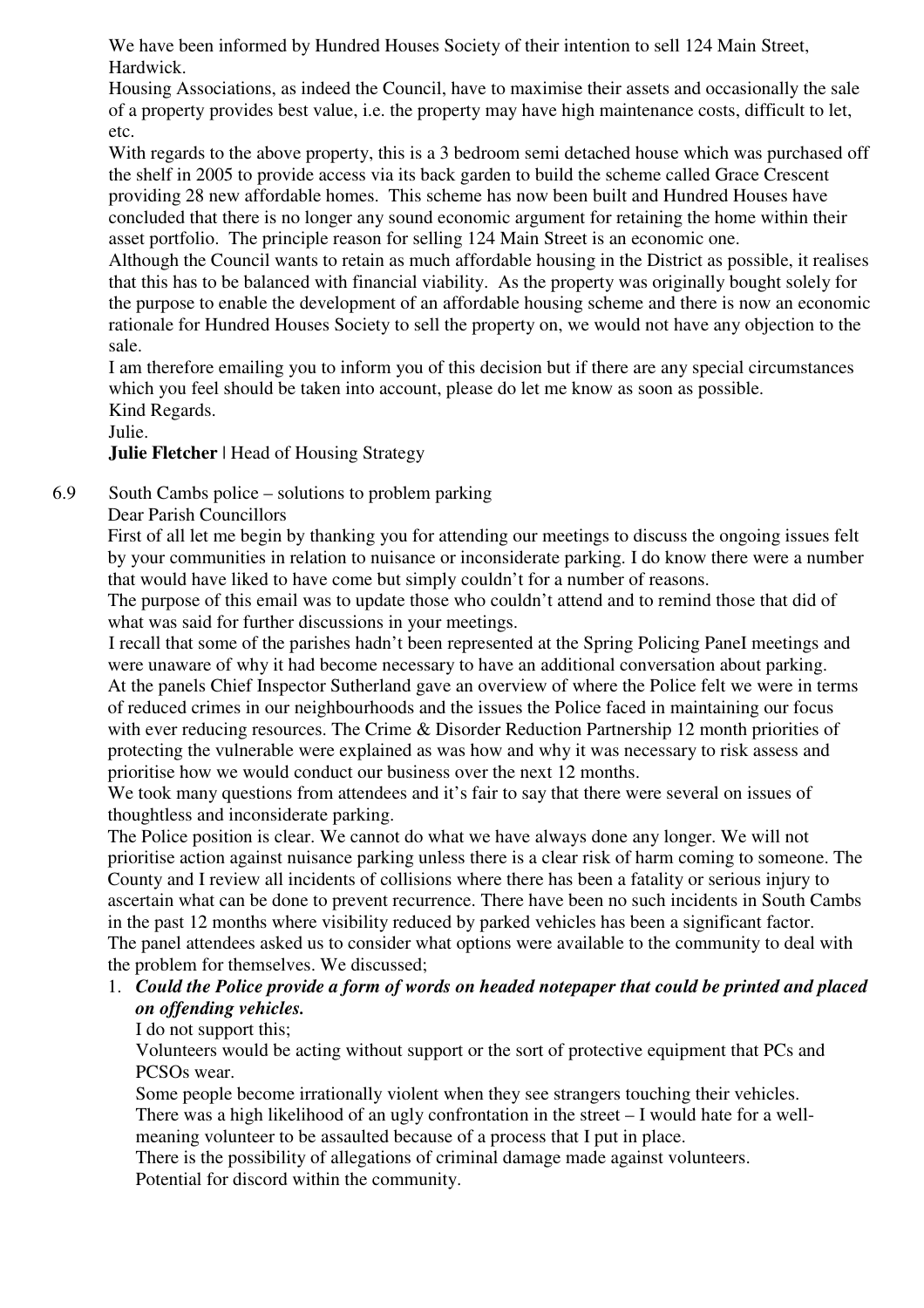One area thought they might still do this albeit they accepted they would need to come up with the format themselves and take appropriate precautions.

2. *Could the Constabulary create a parking version of Speed Watch whereby we are sent an image of an illegally parked vehicle and we write to the RO*. We cannot support this option;

We would be overwhelmed by images of vehicles which may not actually be illegally parked (waiting, actually still moving but doesn't appear so, not showing restrictions in images etc etc) We would be overwhelmed by images of vehicles belonging to neighbours in the middle of neighbour disputes.

We might have to employ someone to administrate the checks, the letters and the subsequent complaints and appeals processes.

The use of PNC for this purpose might not be lawful – access to the data on the system is only accessible for a policing purpose and for each check the officer conducting the check is personally liable.

## 3. *Could the County take over responsibility of parking as in our major urban areas.*

We approached DC. At this time there are no plans to take this on. Enquiries with County reveal;

A Parking Enforcement Officer costs about £30k PA when taking into account salary, employment, administration, pension costs etc.

- + Office Costs
- + an appeals and admin process team

+ Vehicle

The County Council estimate a scheme for an area the size of SC would cost £150k PA. Initially this would need to be met by a rise in the precept.

Long term it might self-fund as unlike with Police, ticket revenue does not go direct to the Chancellor and can be used to self-fund the scheme. Long term you would all need to be sure that it could consistently issue 100+ tickets a week or inevitably there would have to be a rise in taxes. Personally I think that would be achievable initially but I doubt it would beyond six months. Moving responsibility for parking enforcement to County is a legal process involving ministerial support. It would not be simple to reverse (I'm not sure it's ever been done) and once it's gone across Police/ PCSO cannot continue to issue tickets for offences other than obstruction.

4. *Can Parishes buy a PCSO just to do parking complaints –Could we hire a PCSO on overtime.* PCSO costs about the same as PEO with on costs too. Additionally they're over-qualified for the role of simply disrupting nuisance parking.

PCSO normally cost about £45 an hour if required for an event – this is partly due to administration costs.

An option may be the offer from the parishes of a conditional grant to a Community Parking Fund. This would allow the Constabulary to consume the administration costs and do its bit to help.

A grant of £1k would allow a PCSO to be deployed for 42 hours outside of their normal duties on voluntary overtime.

Some of the parishes are quite small and perhaps they could join a syndicate with others – we would prefer it not to be more than 4 to a syndicate and remain within the geographic Policing Panel Areas to make it manageable and give value.

We would recommend that the hours are spread over 6 months. This makes finding volunteers easier and also would tend to make the period of enforcement longer to potentially change behaviours.

Areas for attention should be determined by the parishes however ultimately discretion of whether to ticket or educate remains with the PCSO.

Would be managed by their area Policing Team and a breakdown of activity would be given to the parishes.

Revenue generated would not go to the Police or parishes but still go to the Chancellor.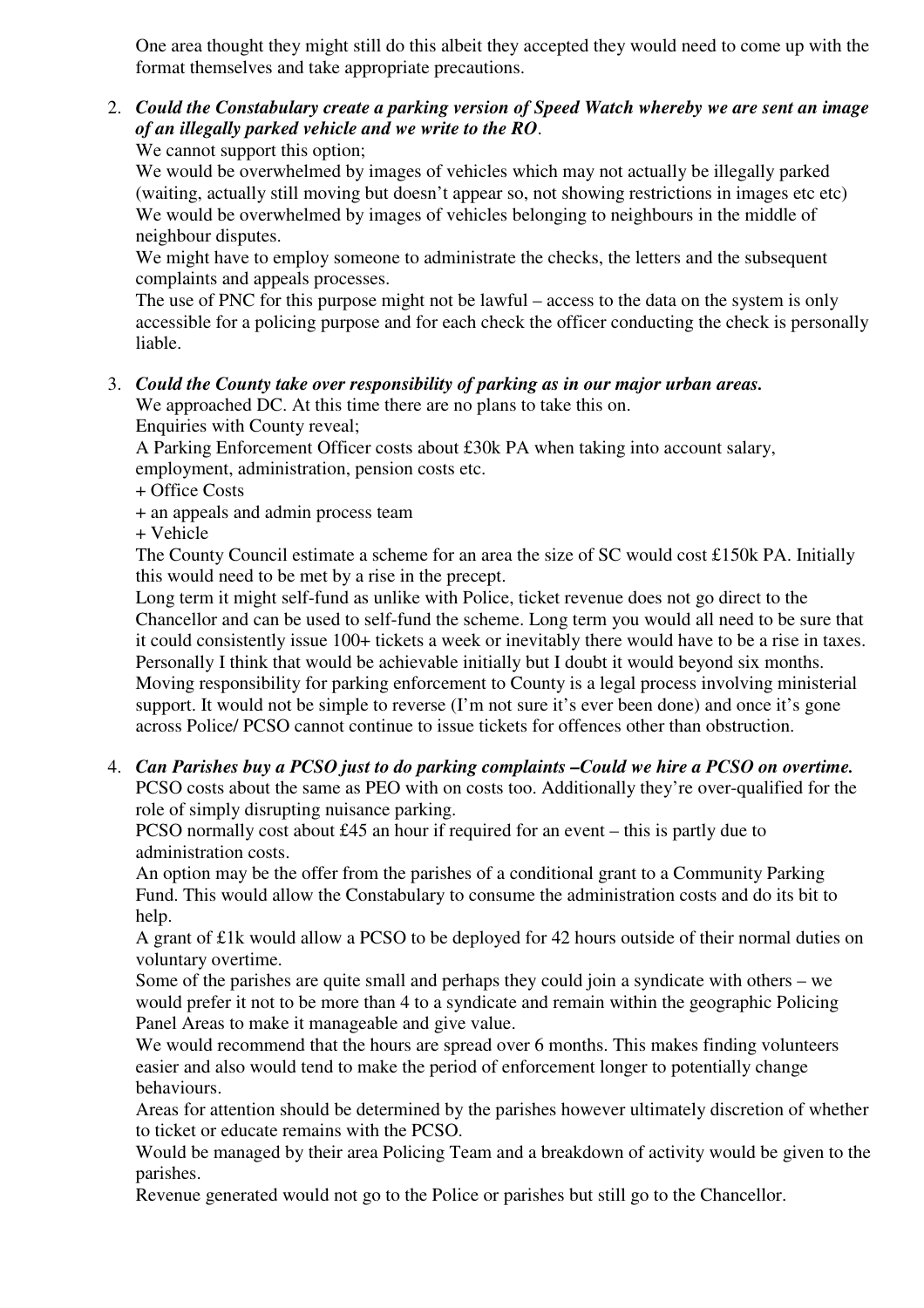Overtime would include travelling to the parish – the Constabulary would do its best to ensure the PCSO started at the local Police Station.

Should the PCSO be taken away for a major incident that time would not be deducted from the parishes' hours.

Can I ask that you take this information away to your meetings for further discussions. There is of course an unwritten option which is that you choose to do nothing and we stay as we are dealing with issues as we come across them but not prioritising parking as a day to day issue.

Can I ask that if you would like to discuss the Community Parking Fund as an option for your parish that you come back to us as early as you can in September please (I think a few of you have meetings mid-September so as soon as you reasonably can after would be great). Kind Regards. Richard. T/Insp Richard Isley Safer Neighbourhood Manager Cambourne Police Station If there is interest from your parish in the Community Parking Fund, please notify the PCSO for your village, myself or Inspector Isley (richard.isley@cambs.pnn.police.uk) as soon as possible. Many thanks, PC 1477 Murphy, Cambourne Police Station.

6.10 Greater Cambridge City Deal consultation on Cambourne to Cambridge better bus journeys **Have your say – Cambourne to Cambridge – better bus journeys** 

The Greater Cambridge City Deal is consulting on better bus journeys for the Cambourne to Cambridge area. The proposals aim to create speedy and reliable bus routes between Cambourne and Cambridge, including:

- Bus lanes on existing roads
- Bus-only routes
- New Park & Ride
- Pedestrian and cycling facilities

Find out more and have your say online at www.gccitydeal.co.uk/cambourne-to-cambridge by Monday, 23 November.

The information will also be on display at staffed exhibitions:

| <b>St Neots</b>             | Tue 27 Oct | 10:30-13:00 | Tesco Extra, Barford Road, PE19 2SA   |
|-----------------------------|------------|-------------|---------------------------------------|
| <b>Bourn</b>                | Wed 28 Oct | 17:00-20:00 | Village Hall, Short Street, CB23 2SG  |
| <b>Coton</b>                | Thu 29 Oct | 18:00-20:00 | Village Hall, Coton, CB23 7PL         |
| Cambridge                   | Mon 2 Nov  | 17:00-20:00 | Roger Needham Building, University of |
|                             |            |             | Cambridge, CB3 0RB                    |
| <b>Hardwick</b>             | Tue 3 Nov  | 17:00-20:00 | Primary School, Hardwick, CB23 7RE    |
| <b>Cambourne</b>            | Wed 4 Nov  | 16:00-19:30 | The Hub, High Street, CB23 6GW        |
| Cambridge                   | Tue 10 Nov | 17:00-20:00 | Lucy Cavendish College, Lady Margaret |
|                             |            |             | Road, CB3 0BU                         |
| <b>St Neots</b>             | Wed 11     | 17:00-20:00 | The Priory Centre, Priory Lane, PE19  |
|                             | <b>Nov</b> |             | 2BH                                   |
| <b>Papworth Everard</b>     | Thu 12 Nov | 18:00-20:00 | The Vinter Room, Vinter Close, CB23   |
|                             |            |             | 3RU                                   |
| <b>Highfields Caldecote</b> | Wed 18     | 18:00-20:00 | Caldecote Primary School, Highfields  |
|                             | <b>Nov</b> |             | Road, CB23 7NX                        |
| <b>Cambourne</b>            | Thu 19 Nov | 11:00-13:30 | Morrisons, Broad Street, CB23 6EY     |

In the meantime, please do not hesitate to contact us, should you require any further information. Kind regards,

The Greater Cambridge City Deal team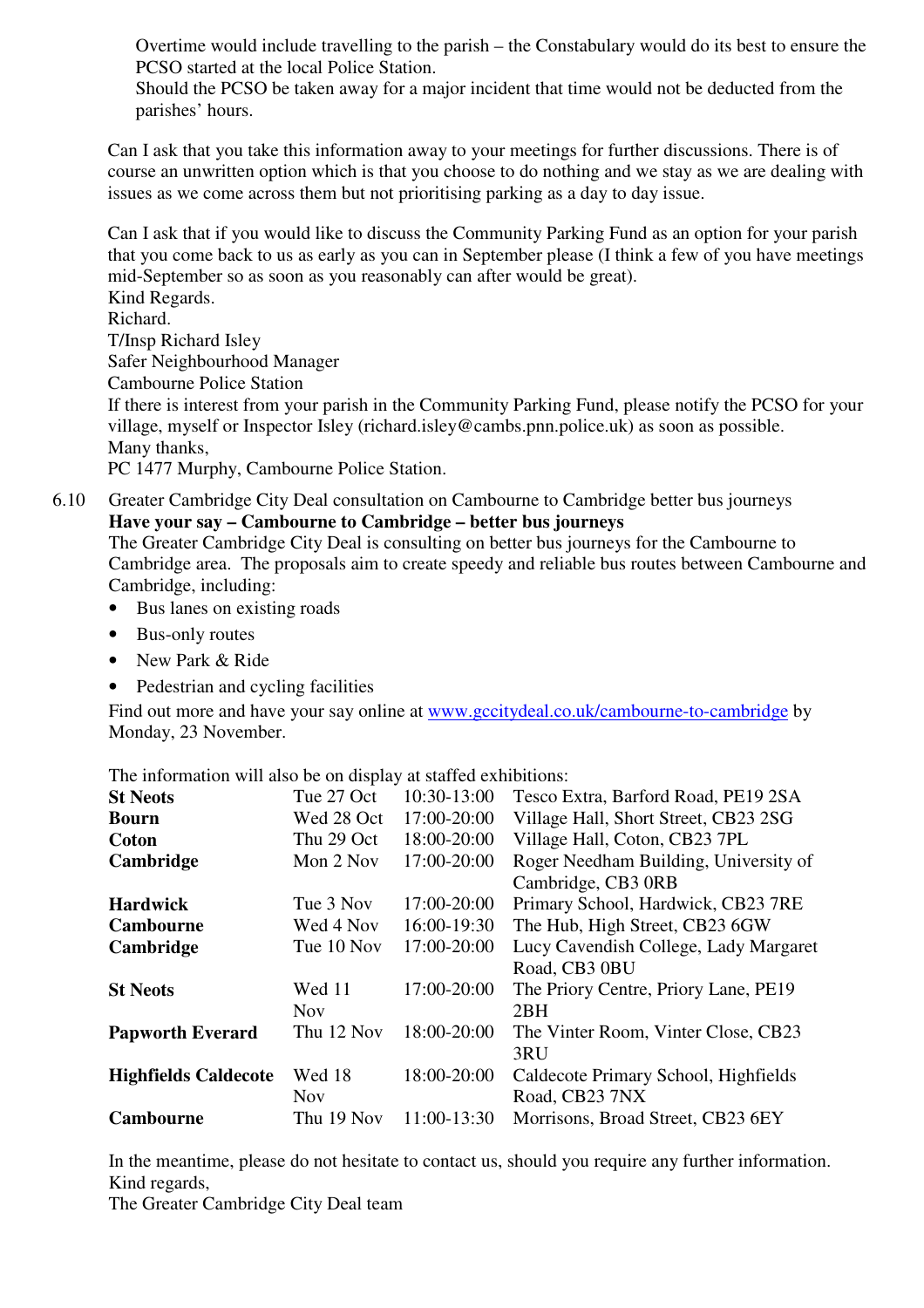01223 699906

- 7. Planning applications and decision notices and tree works applications to consider any which are not listed on the agenda.
- 7.1 Planning applications received none at the time of writing.
- 7.2 SCDC Decision notices
- 7.2.1 S/0781/15/FL Land R/O St Mary's Church, Main Street Replacement of temporary cabin meeting room, kitchenette and toilet facilities with a permanent church hall – Permission granted by SCDC.
- 7.2.2 S/1549/15/OL 18 Hall Drive Erection of a single dwelling within the curtilage of 18 Hall Drive Permission refused by SCDC.
- 7.2.3 S/1831/15/FL 19 Laxton Avenue Two storey side extension Permission granted by SCDC.
- 7.3 Tree Works applications none at the time of writing
- 8. Members' reports and items for information only unless detailed
- 8.1 SCDC Scheme of Delegation for information only<sup>(SR)</sup>
	- The consultation runs until 12 noon on 28 October 2015.

#### **Background**

South Cambridgeshire District Council operates an adopted scheme of delegation which sets out the range of decisions that designated officers can make on behalf of the Council. In terms of planning proposals and associated applications, the majority are delegated to designated officers without the need for referral to Planning Committee, where the decision is voted upon by elected Members.

Delegated decisions are carefully considered by the case officer who outlines their recommendations, and reasons behind the recommendations, in a balanced delegated report, which is checked by a designated officer before a decision is agreed and issued.

A scheme of delegation should allow for to be made in good time, in line with statutory target dates, and for the Planning Committees to concentrate on the most contentious and significant proposals.

#### **What types of applications are dealt with by an officer under delegated powers?**

Most planning related applications are dealt with under delegated powers and it is the intention of the Council, in the interests of efficiency and effectiveness, that at least 95% of applications received are determined under this process.

Authorised officers do not always use their delegated powers; consideration is given to issues raised by local members and parish councils, so that decisions of wider public interest are taken at the Planning Committee.

#### **What changes are proposed?**

Under the proposed new scheme, all applications will be dealt with under delegated powers unless:

- A Local Member writes, or emails a request for a particular application to be considered by Planning Committee giving sound planning reasons and setting out why committee consideration is necessary and the request is accepted by the Chairman of Planning Committee in consultation with designated officers. The request should be made within 28 days of the date of registration of the application, or within 14 days of receipt of any subsequent significant amendment to a current proposal.
- An application is made by an elected Member or an officer of the Council, or a household member of either of such persons, and representations objecting to the application have been received (delegation is still permitted if the application is refused);
- If approved, the matter would represent a significant departure from the approved policies of the Council (officer delegation is still permitted if the departure from policy would not conflict substantially with the aims and objectives of the policy or the application is to be refused). For these purposes significant departures are defined as a development which requires referral to the Secretary of State;
- Any 'Major' or 'Minor' application relating to the Council's own land or development where representations have been received against the proposal;
- The application is for the demolition of a listed building or a Building of Local Interest;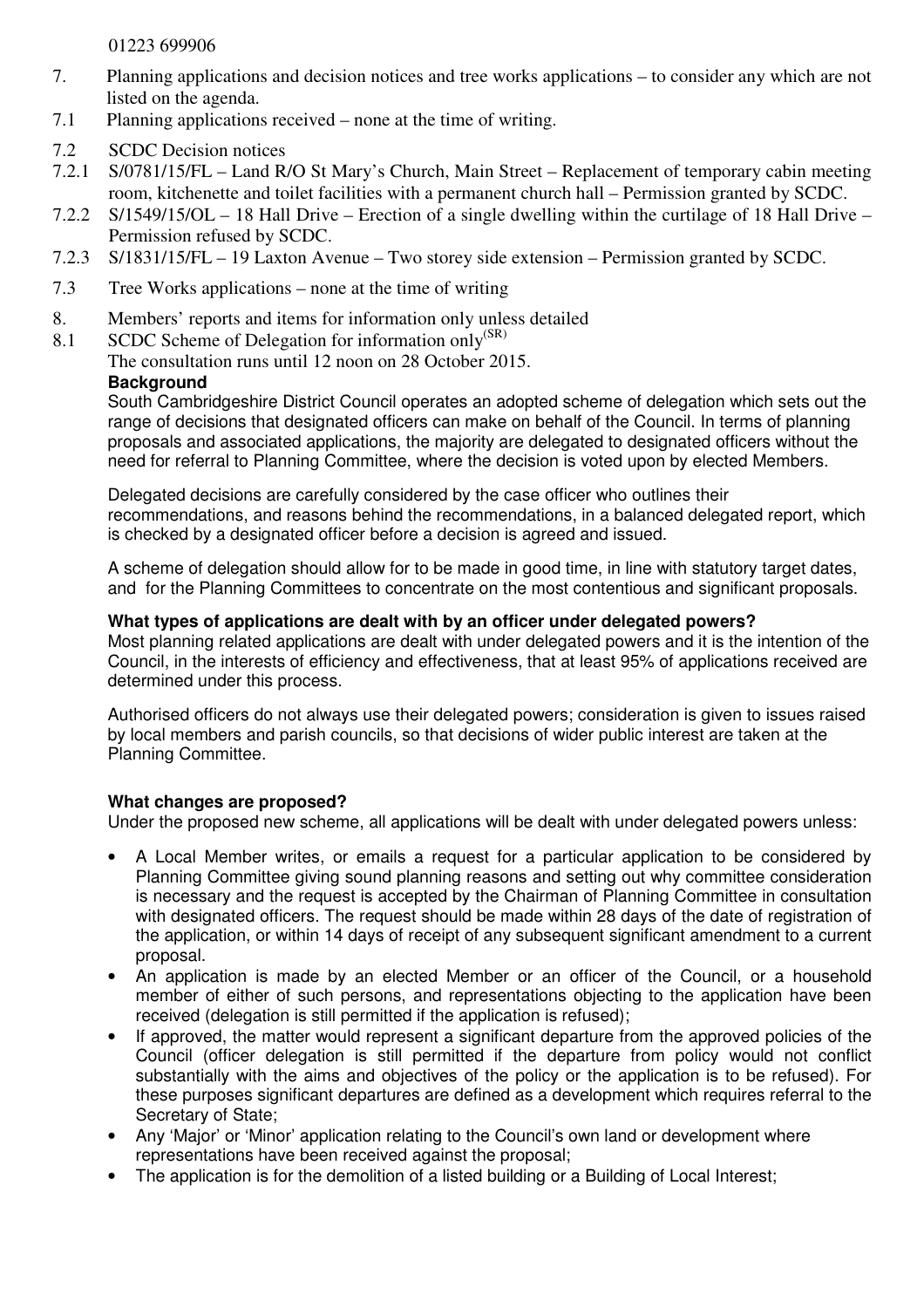• The application is one that in the opinion of officers, in consultation with the Chairman and Vice-Chairman, should be determined by Committee because of special planning policy considerations, the complexity of the application, the application is of significant and / or strategic importance to an area beyond both the specific site and parish.

The full report above the proposed changes to the Scheme of Delegation can be read at: http://scambs.moderngov.co.uk/ieListDocuments.aspx?CId=1059&MId=6529&Ver=4

#### **What's different?**

The current scheme lists the matters to be delegated. The proposed new scheme allows for all decisions to be delegated other than those listed above. The proposed new scheme would not give an automatic referral to Planning Committee of those major or minor applications where the parish council's concerns cannot be addressed through a planning condition or where those concerns are not based on sound planning reasons.

#### **Why are the changes proposed?**

It is good practice to keep the scheme of delegation under review. In this proposed format the scheme can ready accommodate any changes the government may introduce e..g new prior notifications.

It gives greater clarity over the role of district councillors and parish councils and provides a simple process that is robust from challenge.

It will allow the Planning Committee to focus on the more significant and/or contentious cases.

#### **Will a Parish Council be able to request that an application is considered by Planning Committee?**

Yes. This does not change. Parish Councils will still be able to make a request via their District Councillor.

All District Council members would retain the ability to call in at the end of the consultation period any application to the Planning Committee, subject to the Chairman's agreement upon the planning reason for doing so. This should enable local district and parish council members to work more closely together in representing local community views.

#### **Consultation Questions?**

We are keen to hear your views on these proposed changes.

**1. How can parish council, district councillors, officers and Planning Committee work together better in making planning decisions?** 

**…………………………………………………………………………………………………………………… …………………………………………………………………………………………………………………… …………………………………………………………………………………………………………………… …………………………………………………………………………………………………………………… ……………………………………………………………………………………………………… 2. Do you foresee any practical problems with the proposed changes? …………………………………………………………………………………………………………………… …………………………………………………………………………………………………………………… …………………………………………………………………………………………………………………… …………………………………………………………………………………………………………**

**3. Should the Chairman of Planning Committee have the ' final say' over which cases are considered by Committee?** 

**…………………………………………………………………………………………………………………… …………………………………………………………………………………………………………………… …………………………………………………………………………………………………………………… …………………………………………………………………………………………………………………… ………………………………………………………………………………………………………**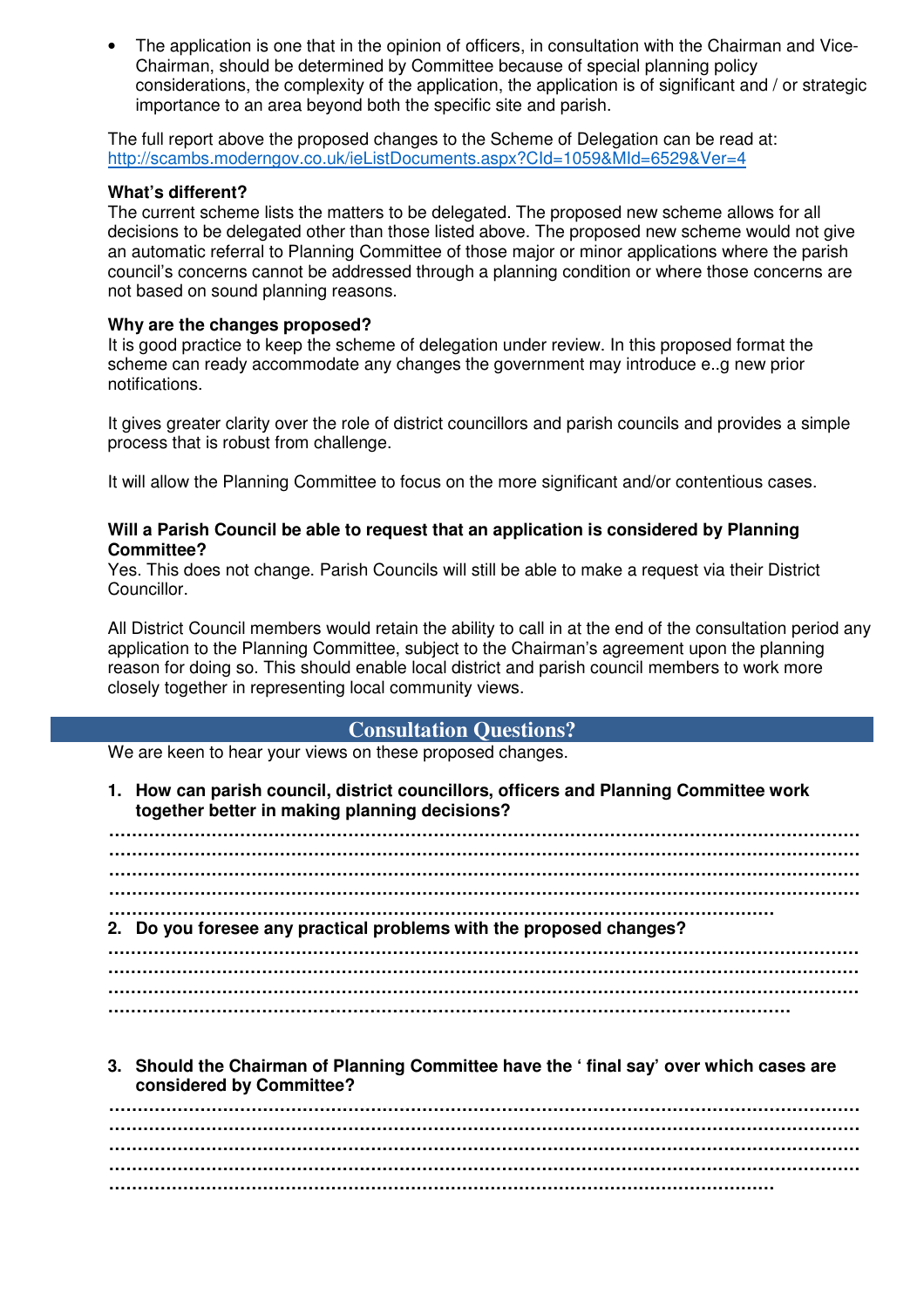#### **4. Are there more efficient ways that planning decisions can be delegated?**

**…………………………………………………………………………………………………………………… …………………………………………………………………………………………………………………… …………………………………………………………………………………………………………………… …………………………………………………………………………………………………………………… ………………………………………………………………………………………………………**

## **5. Any other comments?**

**…………………………………………………………………………………………………………………… …………………………………………………………………………………………………………………… …………………………………………………………………………………………………………………… ……………………………………………………………………………………….....................** 

## All responses should be emailed to: tony.pierce@scambs.gov.uk by 12noon on  $28^{th}$  October 2015. Thank you

#### **Next Steps**

All responses received will be considered by the Planning Portfolio Holder at his next meeting on  $17<sup>th</sup>$ November and a recommendation will then be presented to Full Council on 26<sup>th</sup> November 2015.

#### **Queries**

If you have any queries, please get in touch with either:

Tony Pierce – Interim Head of Development Management. Tony.pierce@scambs.gov.uk 01954 713165 or Jane Green - Head of New Communities. Jane.green@scambs.gov.uk 01954

8.2 St Neots Road survey report

Attached are the final survey responses; there were 22 responses that had not been processed earlier as they were with Martin Cassey for him to take details of village plan volunteers.

- 8.3 Proposal that the Council appoint the Chairman to also write articles for Hardwick Happenings<sup>(SR)</sup>
- 9. Finance report attached.
- 9.3 Annual Audit completion and to consider any comments or qualifications The audit has been completed by Littlejohn and there were no comments or qualifications. The end of audit notice has been published on the notice board and will remain for the required two weeks.
- 9.4 Pensions regulator automatic enrolment

 The Pensions Regulator has written "The law on workplace pensions has changed. Under the Pensions Act 2008, every employer with staff in the UK is required to automatically enrol those who are eligible into a workplace pension scheme and contribute towards it. Your staging date is  $1<sup>st</sup>$ February 2017. This is the date the law comes into effect for you.

Key steps –

Find out who to enrol

http://www.thepensionsregulator.gov.uk/employers/check-who-you-need-to-enrol.aspx

Check that your payroll processes work for automatic enrolment

Choose a pension scheme

Raise awareness amongst your staff

Information on all of these key steps can be found in our step-by-step guide to automatic enrolment

Start your preparations now. Use our planning tool to help you find out what steps you'll need to take to prepare, when to take them and approximately how much time to allow."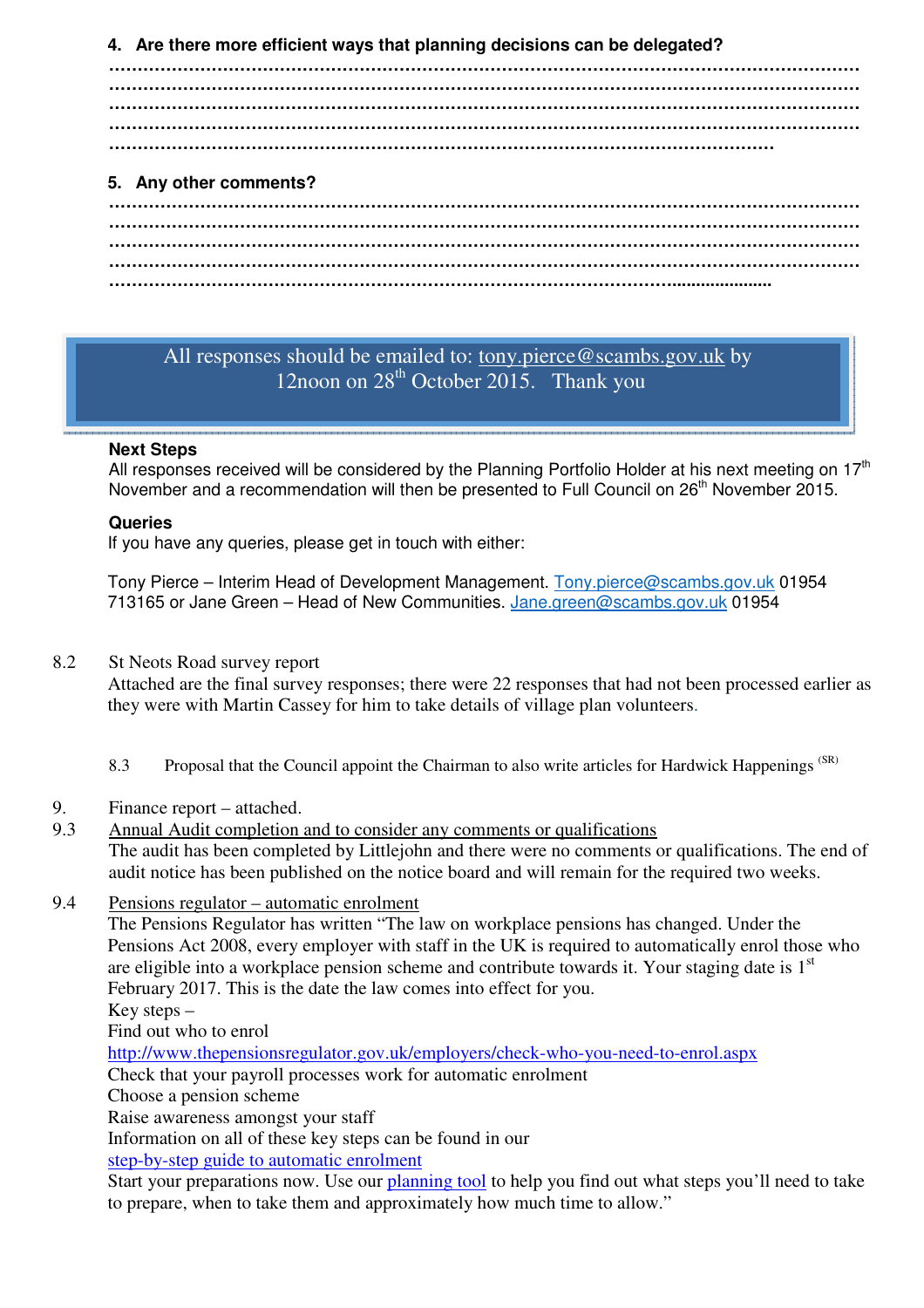Enrol My Staff has a list of pension providers *(but not advice on which one to use)* can be obtained from <u>http://www.enrolmystaff.co.uk/</u> NB the Clerk is an "entitled worker" The Clerk advises the Council to seek advice from an independent pension advisor.

10. Closure of meeting and items for the next agenda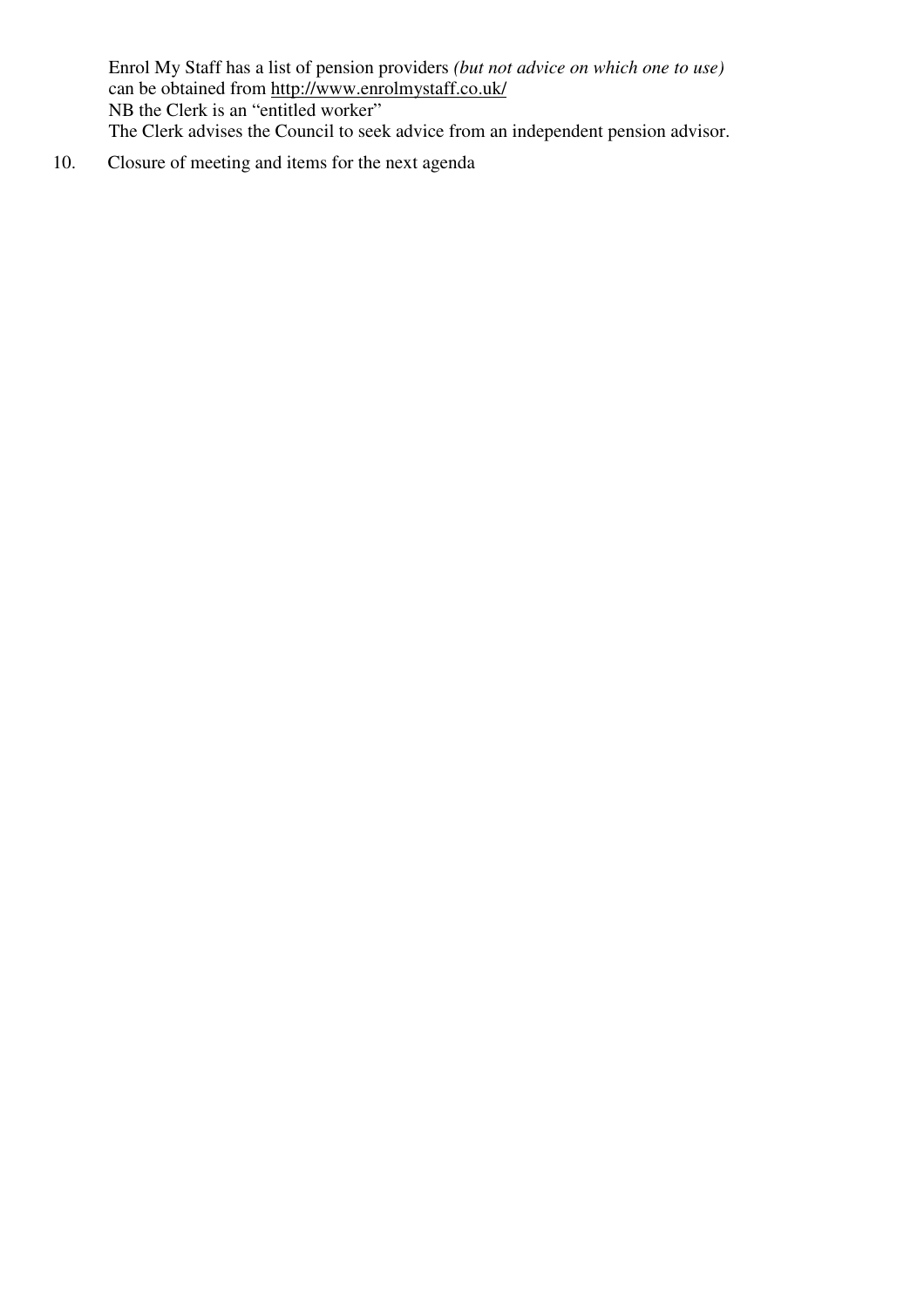# St Neots Road Survey

Question 1 – Do you agree that the proposed new housing development at St Neots Road should go ahead subject to meeting planning obligations?

| <b>Question 1</b>        | Responses |
|--------------------------|-----------|
| <b>Strongly Disagree</b> | 20        |
| <b>Mostly Disagree</b>   | g         |
| <b>Neither</b>           | 10        |
| <b>Mostly Agree</b>      | 38        |
| <b>Strongly Agree</b>    | 21        |

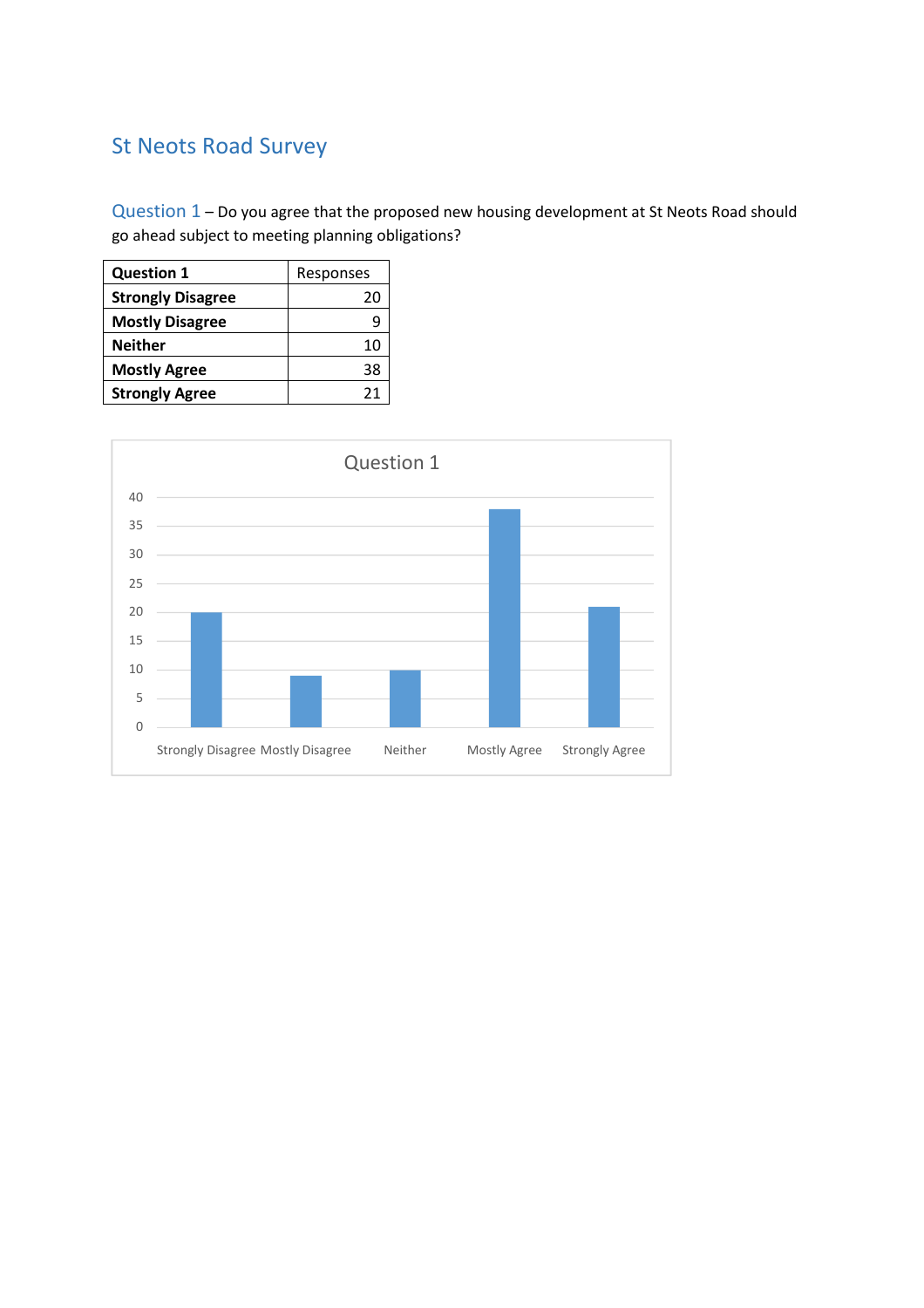Question 2 – Do you agree with the traffic planners that the St Neots Road development will not cause additional traffic problems in the village?

| <b>Question 2</b>        | Responses |
|--------------------------|-----------|
| <b>Strongly Disagree</b> | 48        |
| <b>Mostly Disagree</b>   | 24        |
| <b>Neither</b>           | 11        |
| <b>Mostly Agree</b>      | 12        |
| <b>Strongly Agree</b>    |           |



| <b>Traffic Additional:</b>                 |    |
|--------------------------------------------|----|
| Traffic by the shop is currently a concern | 23 |
| Additional Traffic may cause new issues    |    |

Other Notes:

- Potholes on roads need improving
- ST Neots road by A428 roundabout is too dangerous
- (ID 58) 215 new houses will create 400+ additional vehicles within the village. Cambridge Road/St Neots road junction already dangerous and congested at peak times. Village traffic already using Hall Drive as a rat run. Hall Drive is privately owned and maintained. Why should residents fund the maintenance for the extra usage created by 215 new homes?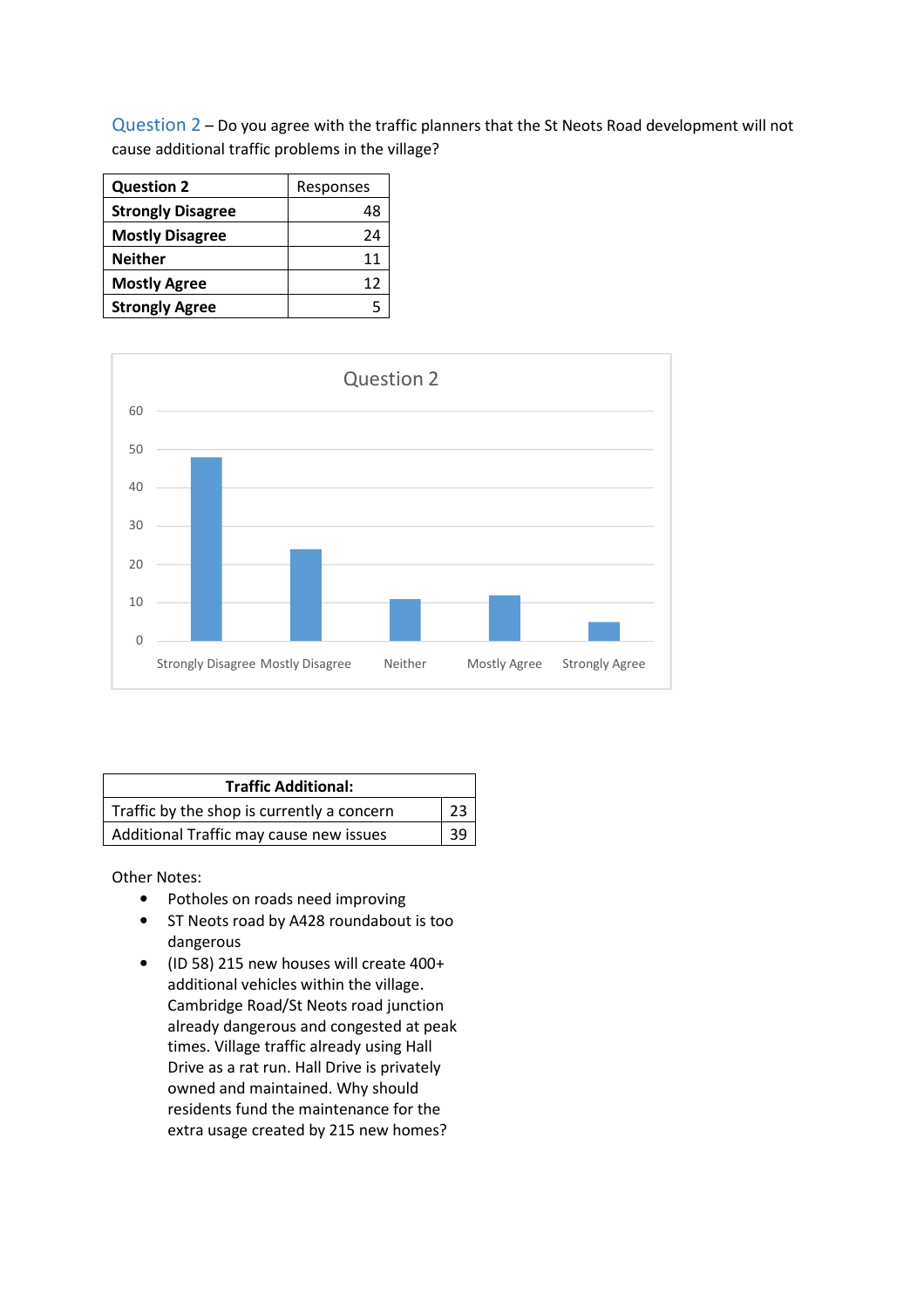Question 3 – Do you agree that there should be more pre-school facilities in the village?

| <b>Question 3</b>        | Responses |  |
|--------------------------|-----------|--|
| <b>Strongly Disagree</b> |           |  |
| <b>Mostly Disagree</b>   |           |  |
| <b>Neither</b>           | 33        |  |
| <b>Mostly Agree</b>      | 22        |  |
| <b>Strongly Agree</b>    | 28        |  |

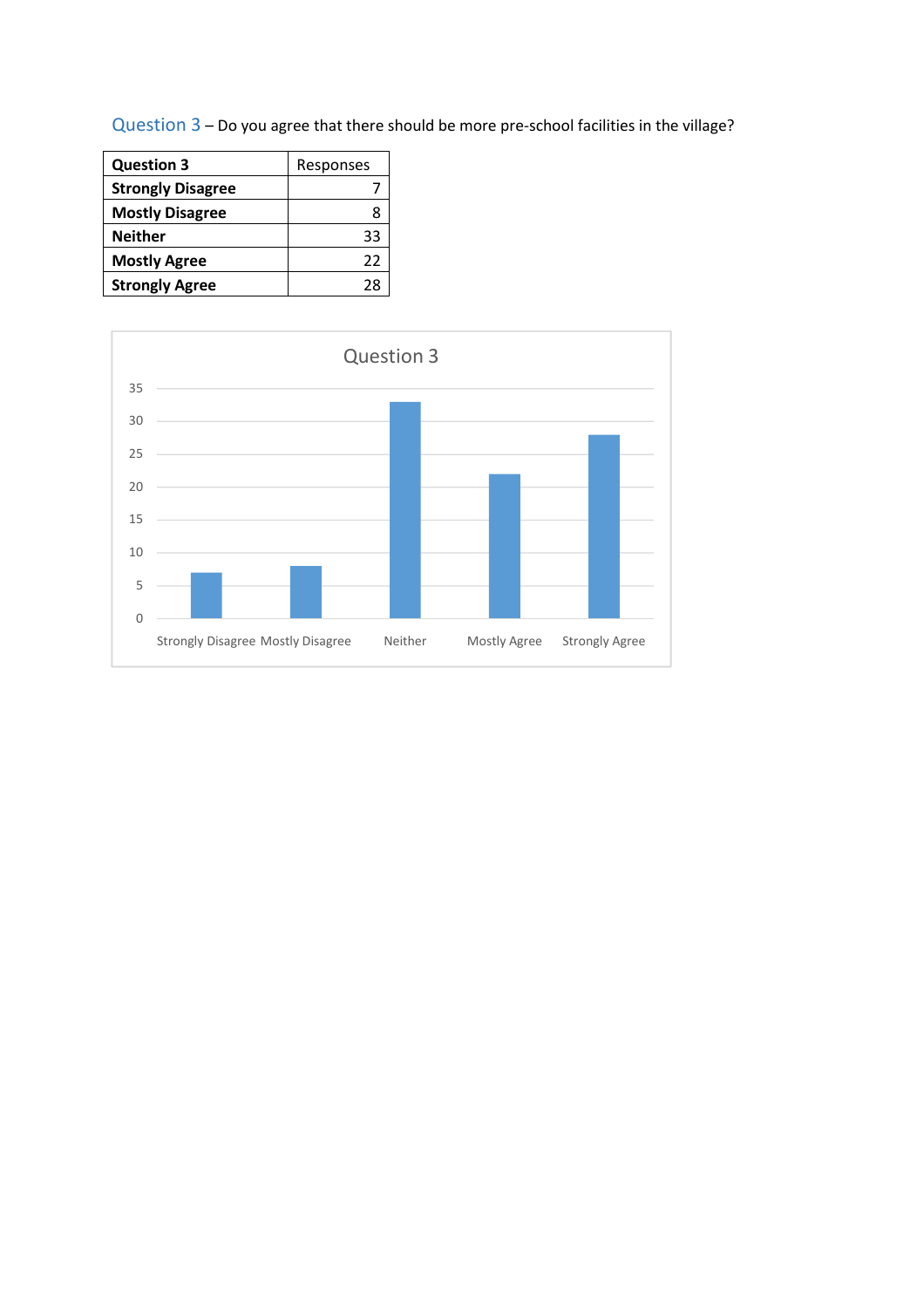Question 4 – Do you agree that there should be a doctor's surgery in Hardwick?

| <b>Question 4</b>        | Responses |
|--------------------------|-----------|
| <b>Strongly Disagree</b> | 13        |
| <b>Mostly Disagree</b>   |           |
| <b>Neither</b>           |           |
| <b>Mostly Agree</b>      | 24        |
| <b>Strongly Agree</b>    |           |



| <b>Doctors Surgery Additional:</b>            |  |
|-----------------------------------------------|--|
| Comberton and Bourn are stretched to the      |  |
| limit                                         |  |
| Sceptic over feasibility - NHS will not put a |  |
| surgery in Hardwick                           |  |

Questions Raised:

Will the Doctors surgery be independent to the ones in Comberton, Bourn, and Eversden?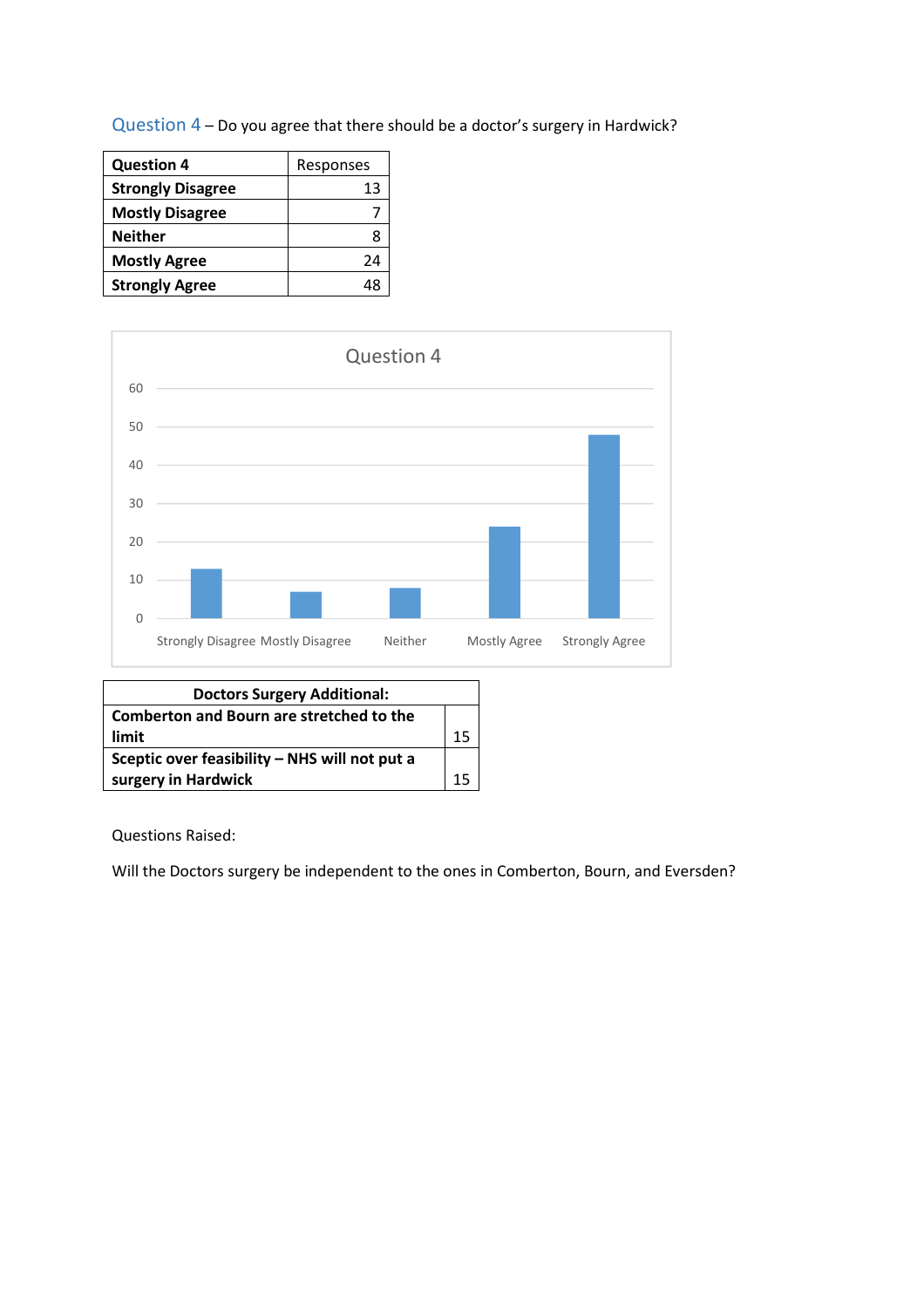Question 5 – Would you likely register with a new doctor's surgery based in Hardwick if one was started in the village?

| 88 Responses |  |
|--------------|--|
| No: 27.27%   |  |
| Yes: 72.73%  |  |

Other Notes: Many residents who stated 'no' cite their existing doctor as the reason for them not to move to a local surgery.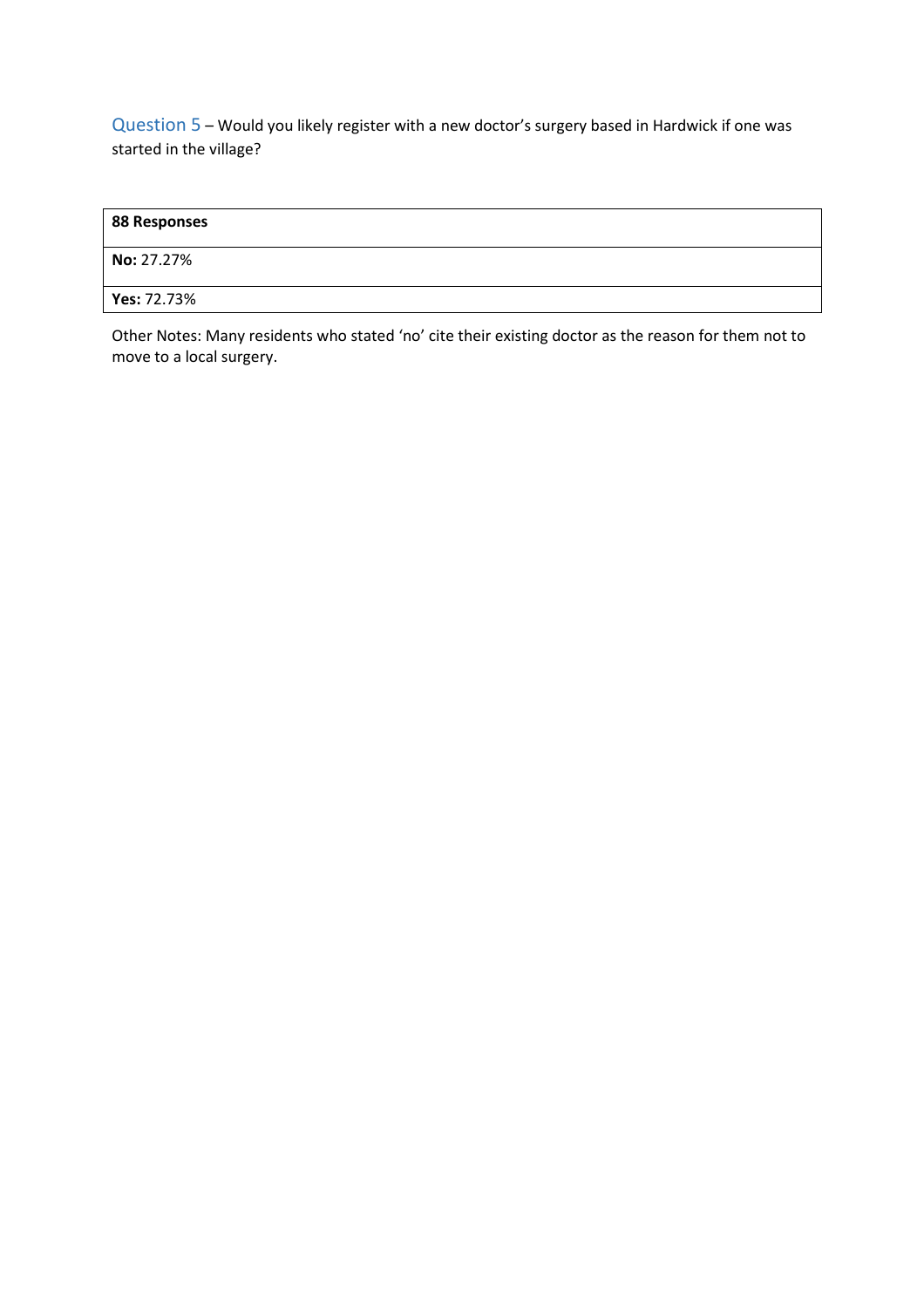Question 6 – Do you agree that a multi-purpose community centre is needed in Hardwick?

| <b>Question 6</b>        | Responses |
|--------------------------|-----------|
| <b>Strongly Disagree</b> |           |
| <b>Mostly Disagree</b>   | 11        |
| <b>Neither</b>           | 12        |
| <b>Mostly Agree</b>      | 27        |
| <b>Strongly Agree</b>    | 43        |

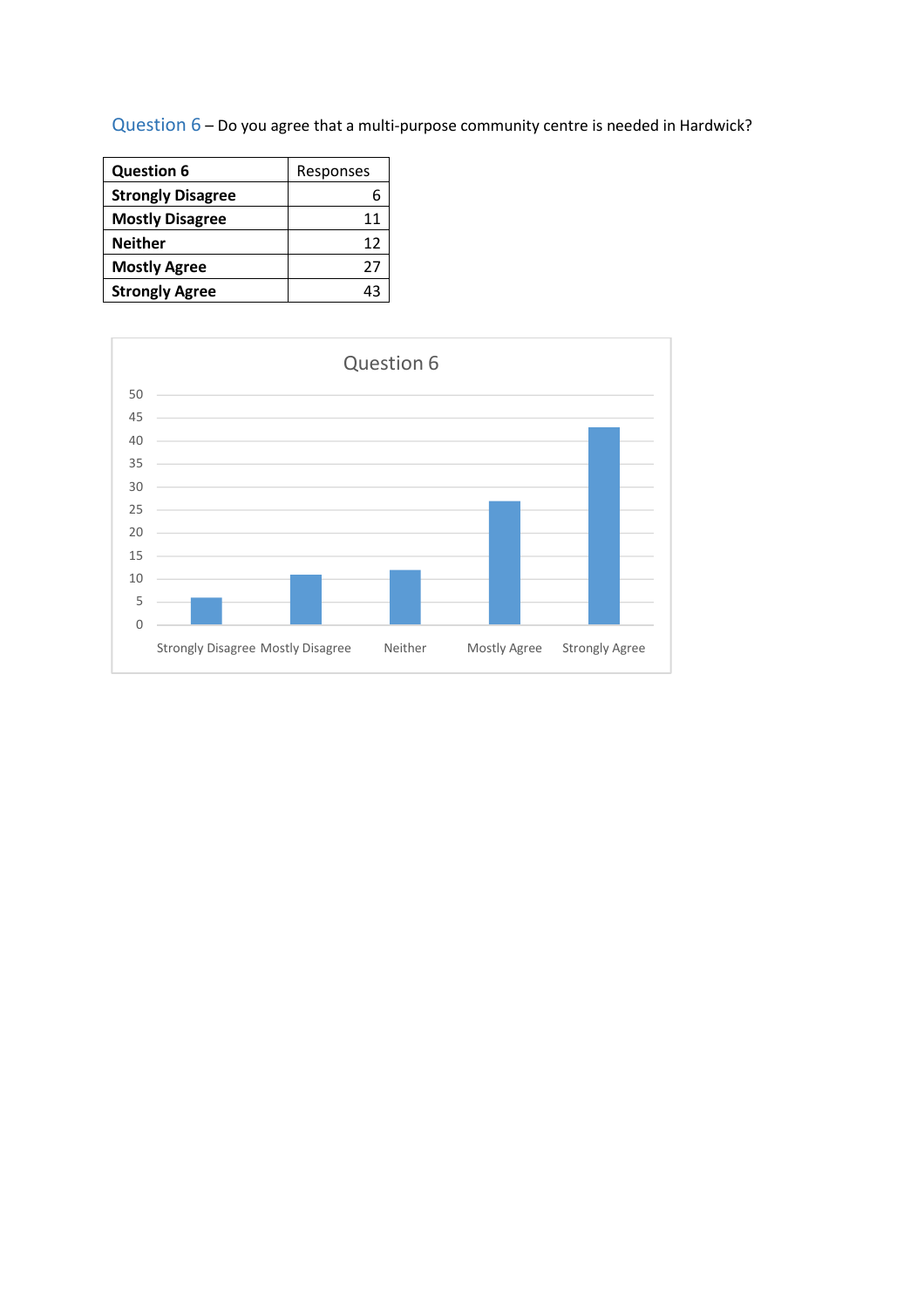Question 7 – Do you agree that the number and quality of sports pitches, the facilities for match officials and storage for sports related equipment in the village needs to be improved?

| <b>Question 7</b>        | Responses |  |
|--------------------------|-----------|--|
| <b>Strongly Disagree</b> |           |  |
| <b>Mostly Disagree</b>   |           |  |
| <b>Neither</b>           | 36        |  |
| <b>Mostly Agree</b>      | 21        |  |
| <b>Strongly Agree</b>    | 31        |  |

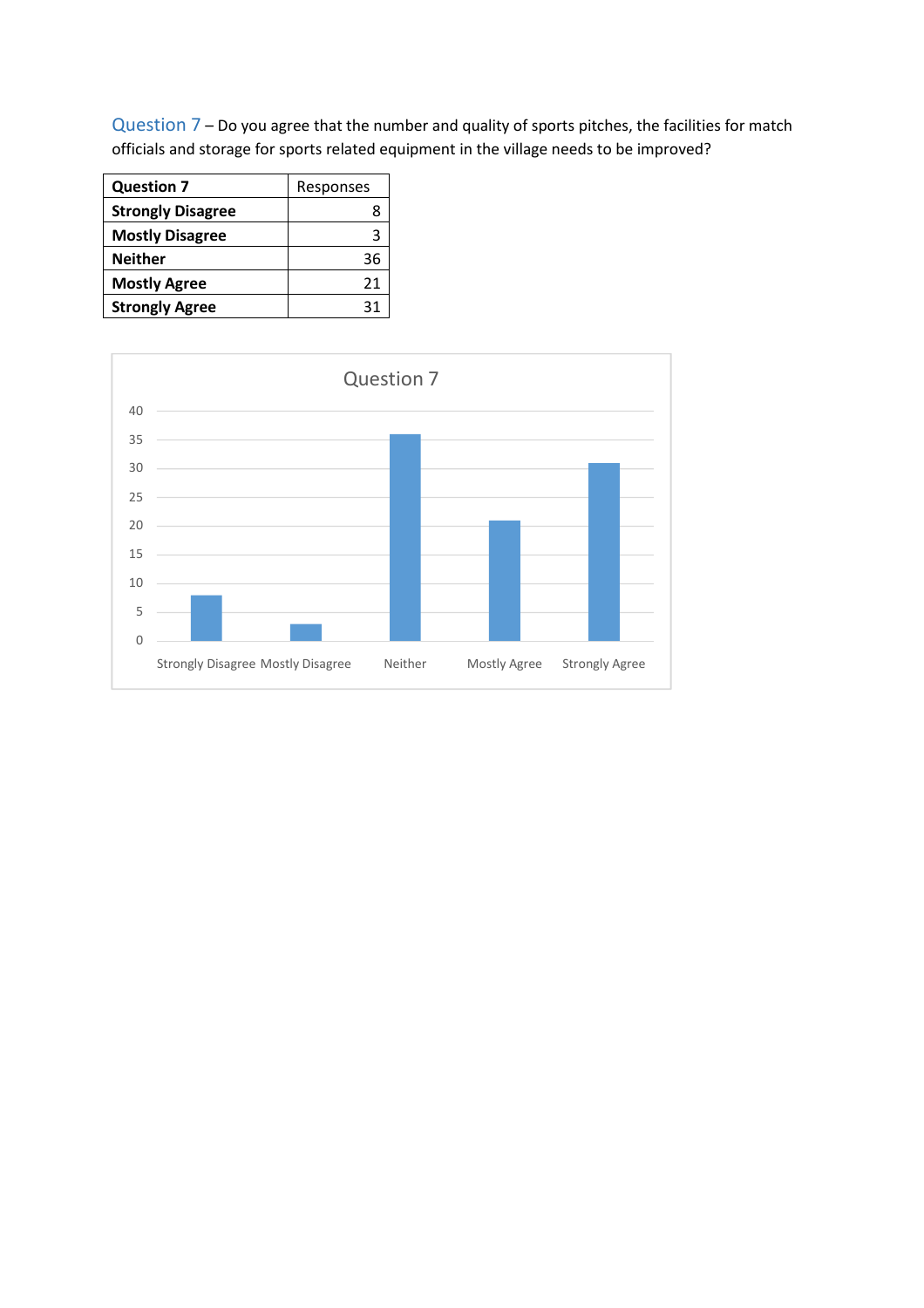Question 8 – Do you think that additional retail or food/drink outlets should be provided in Hardwick?

| <b>Question 8</b>        | Responses |  |
|--------------------------|-----------|--|
| <b>Strongly Disagree</b> | 12        |  |
| <b>Mostly Disagree</b>   | 16        |  |
| <b>Neither</b>           | 26        |  |
| <b>Mostly Agree</b>      | 23        |  |
| <b>Strongly Agree</b>    | つっ        |  |



#### Other Notes:

- Many residents don't want new facilities to take business away from existing facilities such as Madingley Mulch, the village shop, or the café by Pet Paks
- Some respondents would like to see a café that caters to young people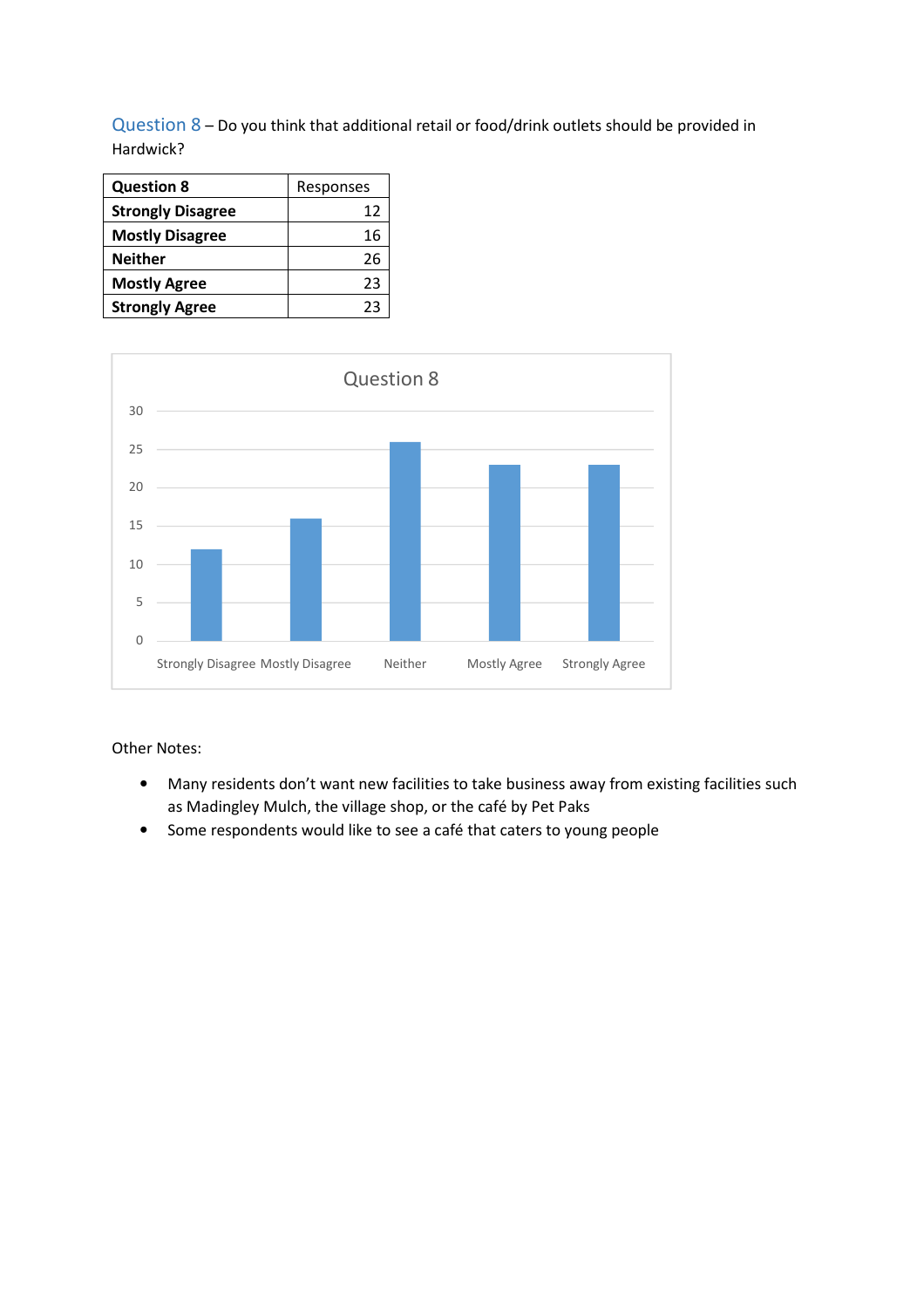Question 9 – Please indicate which facilities you would probably use if they were available in Hardwick:

|                       |           | Οf          |
|-----------------------|-----------|-------------|
| <b>Question 9</b>     | Responses | Respondents |
| Café                  | 34        | 34%         |
| Take-away             | 62        | 62%         |
| <b>Chemist</b>        | 56        | 56%         |
| <b>Butcher</b>        | 51        | 51%         |
| <b>Hardware Store</b> | 22        | 22%         |



| Q9 - Other suggestions |  |
|------------------------|--|
| <b>Restaurant</b>      |  |
| <b>Bakery</b>          |  |
| <b>Dentist</b>         |  |
| Greengrocers           |  |
| Fish-n-chip shop       |  |
| <b>Charity Shop</b>    |  |